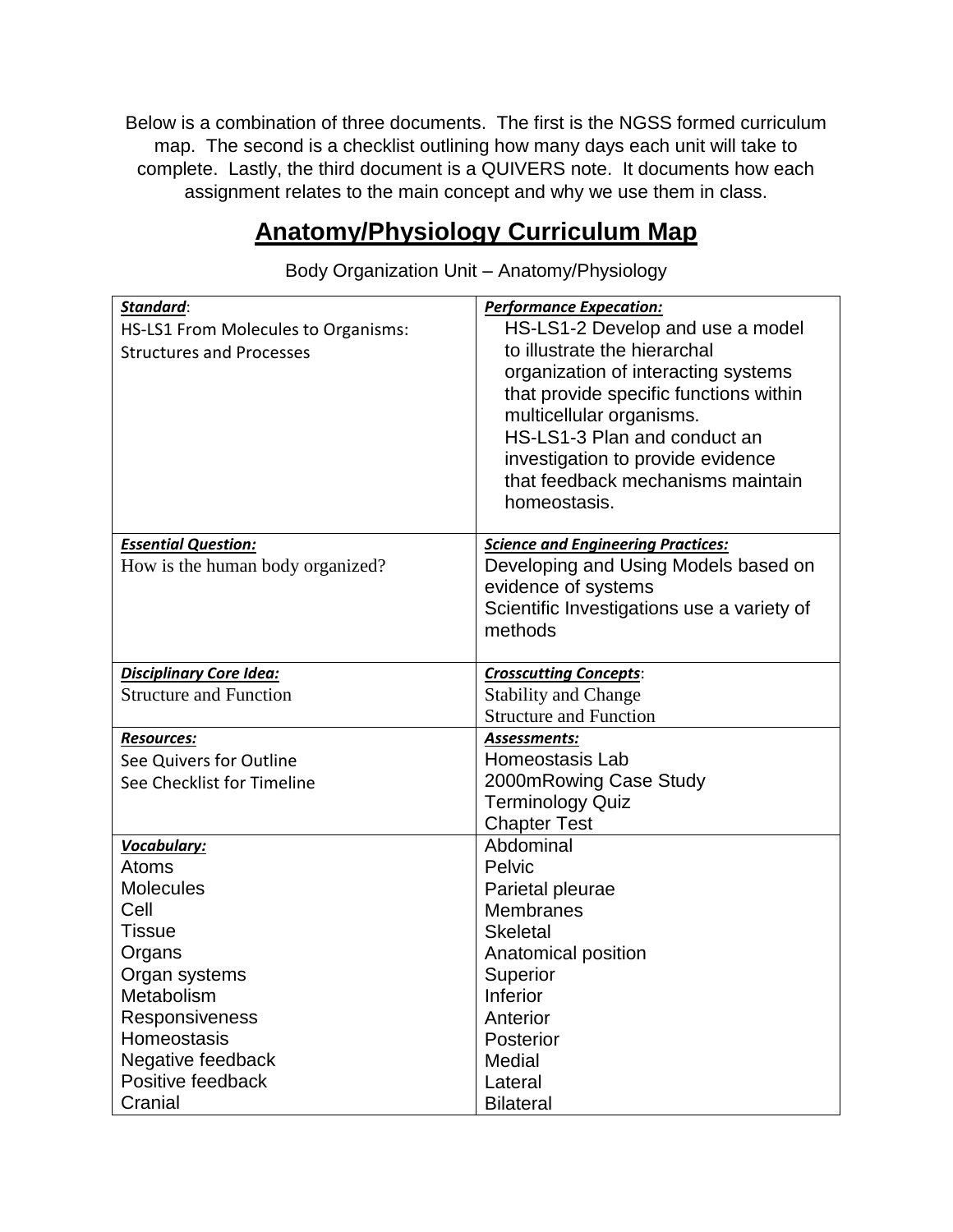| Dorsal                | Proximal      |
|-----------------------|---------------|
| Ventral               | <b>Distal</b> |
| Vertebral             | Superficial   |
| Transverse            | Deep          |
| Homeostatic Mechanism | Saggital      |

# Cell Chemistry Unit – Anatomy/Physiology

| Standard:<br>HS-LS1 From Molecules to Organisms:<br><b>Structures and Processes</b>                                                                               | <b>Performance Expecation:</b><br>LS1-1 Construct an explanation<br>based on evidence for how the<br>structure of DNA determines the<br>structure of proteins<br>LS1-4 Use a model to illustrate the<br>role of cellular division and                      |
|-------------------------------------------------------------------------------------------------------------------------------------------------------------------|------------------------------------------------------------------------------------------------------------------------------------------------------------------------------------------------------------------------------------------------------------|
|                                                                                                                                                                   | differentiation.<br>LS1-7 Illustrate that cell respiration is<br>a chemical process whereby bonds<br>are broken and formed to create<br>energy                                                                                                             |
| <b>Essential Question:</b><br>How do cells maintain balance within the<br>human body?                                                                             | <b>Science and Engineering Practices:</b><br>Developing and Using Models<br>Planning and Carrying out investigations<br><b>Constructing Explanations and Designing</b><br><b>Solutions</b><br>Scientific Investigations Use a Variety of<br><b>Methods</b> |
| <b>Disciplinary Core Idea:</b><br><b>Structure and Function</b><br>Growth and Development of Organisms<br>Organization for Matter and Energy Flow In<br>Organisms | <b>Crosscutting Concepts:</b><br><b>Systems and Systems Models</b><br><b>Structure and Function</b>                                                                                                                                                        |
| <b>Resources:</b><br>See Quivers for Outline<br>See Checklist for Timeline                                                                                        | Assessments:<br><b>Translation Modeling</b><br><b>Group Presentation</b><br><b>Chapter 2 Worksheets</b><br><b>Chapter Test</b>                                                                                                                             |
| Vocabulary:<br><b>Elements</b><br>Atoms<br><b>Nucleus</b><br>Protons<br><b>Electrons</b><br><b>Isotopes</b>                                                       | <b>Nucleic Acids</b><br>Cell membrane<br>Organelles<br>Selectively permeable<br>Cytoplasm<br><b>Ribosomes</b><br>Cytoskeleton                                                                                                                              |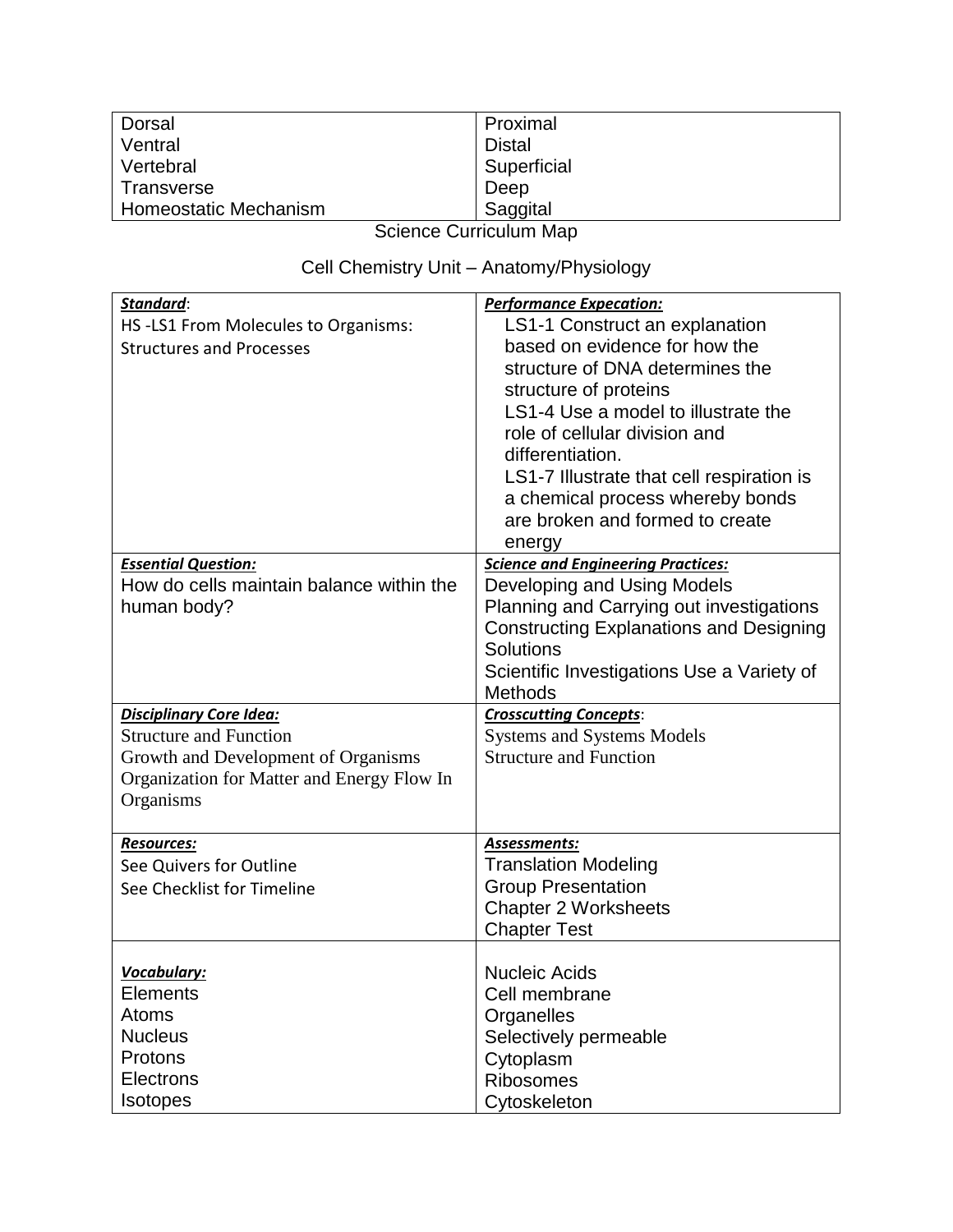| Inert                  | Mitochondria            |
|------------------------|-------------------------|
| Covalent bond          | Lysosomes               |
| Polarity               | Cilia                   |
| lonic bond             | Flagella                |
| Hydrogen bond          | <b>Diffusion</b>        |
| Synthesis reaction     | Osmosis                 |
| Decomposition reaction | <b>Mitosis</b>          |
| Exchange reaction      | <b>Meiosis</b>          |
| Acids                  | Protein synthesis       |
| <b>Bases</b>           | <b>RNA</b>              |
| pH                     | Polymerase              |
| Carbohydrates          | Endocytosis             |
| Lipids                 | Exocytosis              |
| <b>Proteins</b>        | <b>Active Transport</b> |
|                        | <b>Cell Cycle</b>       |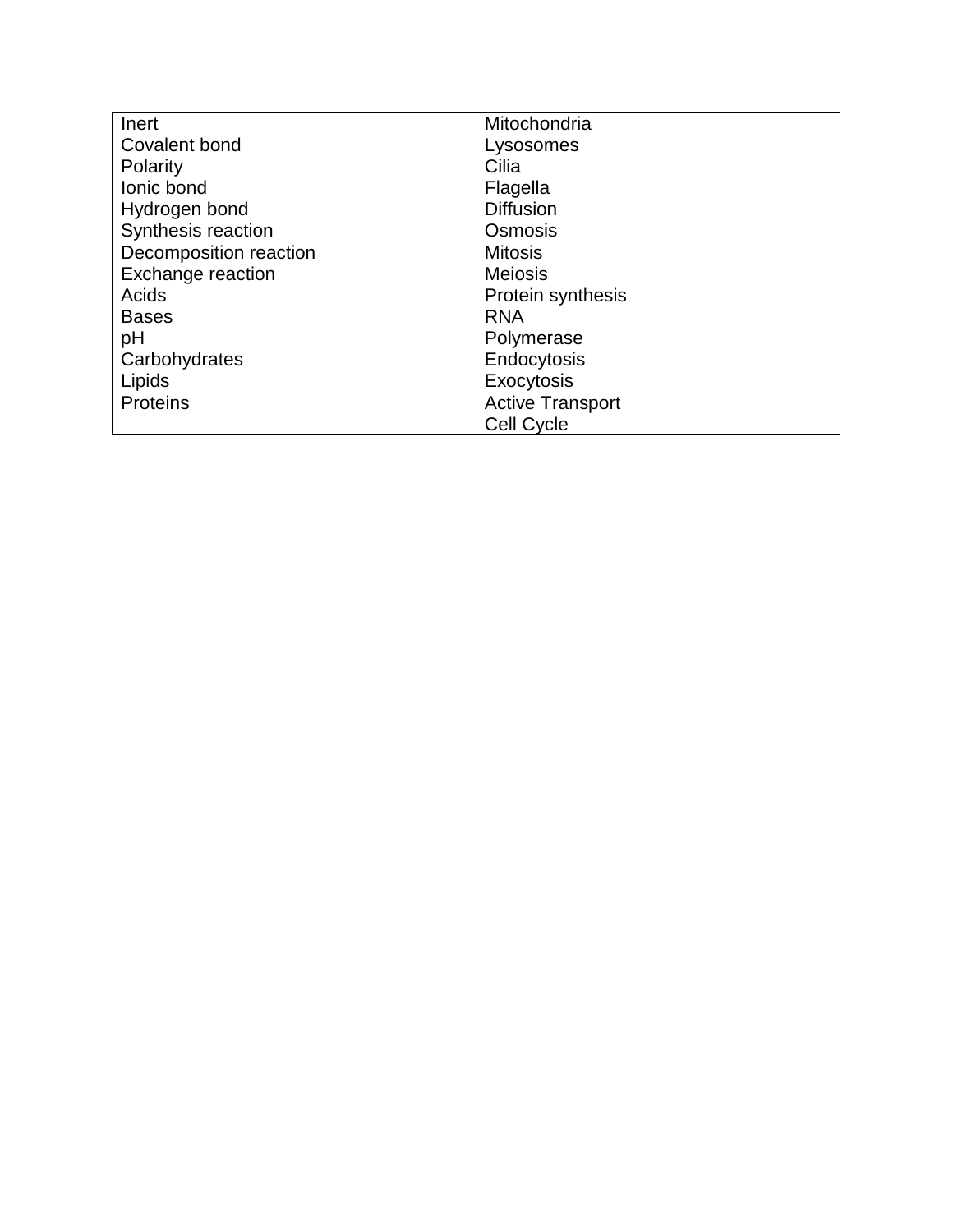### Histology Unit – Anatomy/Physiology

| Standard:                                   | <b>Performance Expecation:</b>                 |
|---------------------------------------------|------------------------------------------------|
| HS-LS1 From Molecules to Organisms:         | LS 1-2 Develop and use a model to              |
| <b>Structures and Processes</b>             | illustrate the hierarchal organization         |
|                                             | of interacting systems                         |
|                                             |                                                |
| <b>Essential Question:</b>                  | <b>Science and Engineering Practices:</b>      |
| How does the specificity of a tissue affect | Developing and Using Models                    |
| the overall organ function in the human     | Planning and Carrying out investigations       |
| body?                                       | <b>Constructing Explanations and Designing</b> |
|                                             | <b>Solutions</b>                               |
|                                             | Scientific Investigations Use a Variety of     |
|                                             | Methods                                        |
| <b>Disciplinary Core Idea:</b>              | <b>Crosscutting Concepts:</b>                  |
| <b>Structure and Function</b>               | <b>Systems and Systems Models</b>              |
|                                             | <b>Structure and Function</b>                  |
| <b>Resources:</b>                           | Assessments:                                   |
| See Quivers for Outline                     | <b>Histology Worksheets</b>                    |
| See Checklist for Timeline                  | <b>Histology Problem Based Learning</b>        |
|                                             | <b>Flow Chart Construction</b>                 |
|                                             | Microscope Test                                |
|                                             | <b>Chapter Test</b>                            |
| <b>Vocabulary:</b>                          | Elastin                                        |
| <b>Tissues</b>                              | Areolar tissue                                 |
| Epithelium                                  | Adipose                                        |
| <b>Basement membrane</b>                    | Dense connective                               |
| Simple squamous                             | Loose connective                               |
| Simple cuboidal                             | Hyaline cartilage                              |
| Simple columnar                             | Elastic cartilage                              |
| <b>Pseudostratified columnar</b>            | Fibrocartilage                                 |
| <b>Stratified squamous</b>                  | Clood                                          |
| <b>Stratified cuboidal</b>                  | <b>Bone</b>                                    |
| <b>Transitional epithelium</b>              | Osteocytes                                     |
| Glandular epithelium                        | Serous membrane                                |
| Exocrine gland                              | Mucous membrane                                |
| Endocrine gland                             | Cutaneous membrane                             |
| Connective tissue                           | Skeletal muscle                                |
| Collagen                                    | Smooth muscle                                  |
| Reticulin                                   | Cardiac muscle                                 |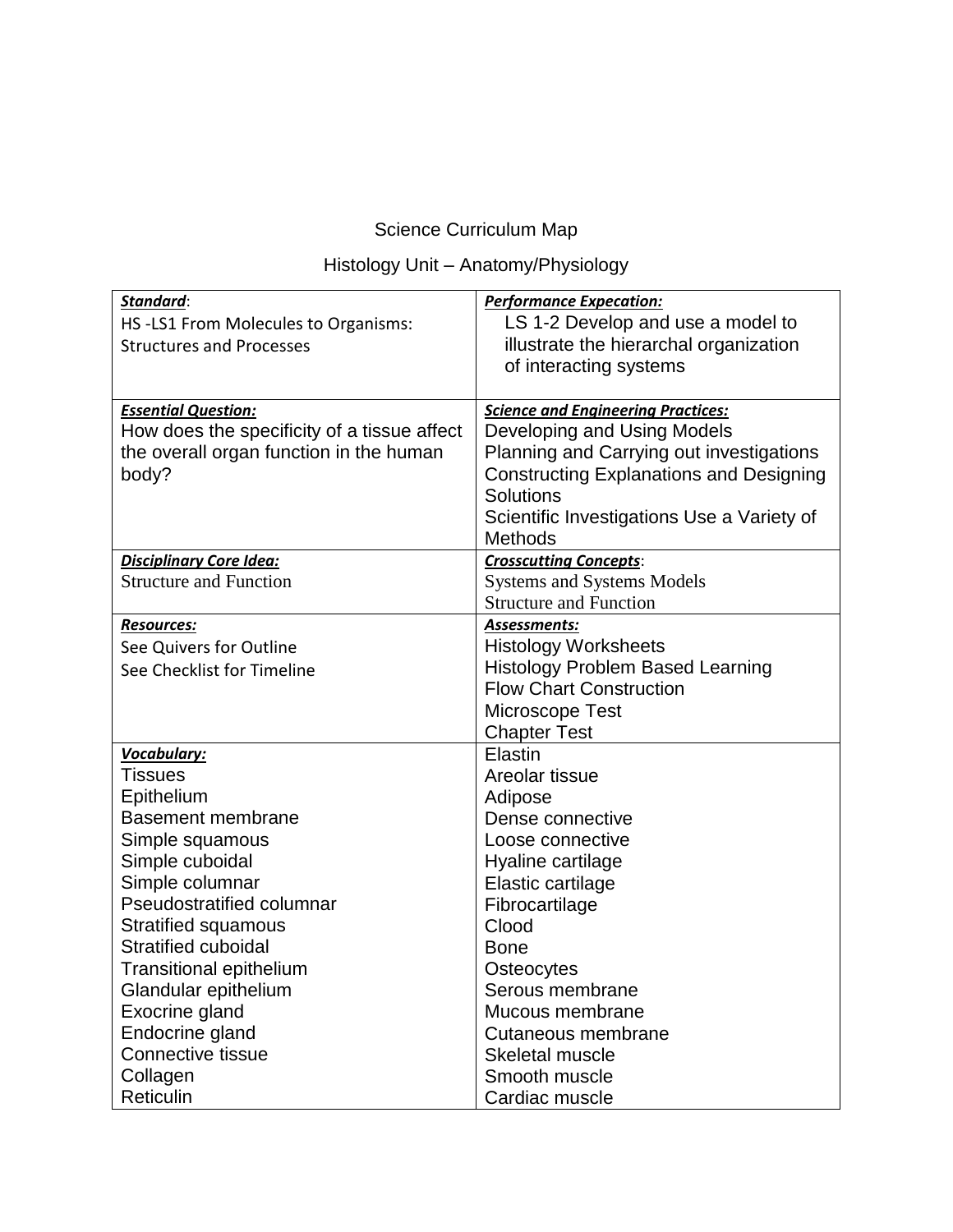### Nervous tissue

## Science Curriculum Map

## Integumentary System Unit – Anatomy/Physiology

| Standard:<br>HS-LS1 From Molecules to Organisms:<br><b>Structures and Processes</b>                                                                             | <b>Performance Expecation:</b><br>HS-LS-1-2 Develop and use a model<br>to illustrate the hierarchal<br>organization of interacting systems<br>HS-LS1-3 Plan and conduct an<br>investigation to provide evidence<br>that feedback mechanisms maintain<br>homeostasis. |
|-----------------------------------------------------------------------------------------------------------------------------------------------------------------|----------------------------------------------------------------------------------------------------------------------------------------------------------------------------------------------------------------------------------------------------------------------|
|                                                                                                                                                                 |                                                                                                                                                                                                                                                                      |
| <b>Essential Question:</b><br>How do the structures of the skin help to regulate other<br>parts of the human body?                                              | <b>Science and Engineering Practices:</b><br>Developing and Using Models<br><b>Constructing Explanations and Designing</b><br><b>Solutions</b><br>Scientific Investigations Use A Variety of<br><b>Methods</b>                                                       |
| <b>Disciplinary Core Idea:</b><br><b>Structure and Function</b><br>Growth and Development of Organisms                                                          | <b>Crosscutting Concepts:</b><br><b>Systems and Systems Models</b><br><b>Structure and Function</b><br><b>Stability and Change</b>                                                                                                                                   |
| <b>Resources:</b><br>See Quivers for Outline<br>See Checklist for Timeline                                                                                      | Assessments:<br>Problem Based Learning - Skin<br><b>Skin Color Origins Case Study</b><br>Integumentary worksheets<br><b>Disease Worksheets</b><br><b>Chapter Test</b>                                                                                                |
| Vocabulary:<br>Epidermis<br>Dermis<br>Subcutaneous layer<br>Keratin<br>Melanin<br>Cyanosis<br>Follicle<br>Sebaceous gland<br>Sweat gland<br>Eccrine<br>Epocrine | Impetigo<br><b>Herpes</b><br>Pediculosis<br><b>Psoriasis</b><br><b>Scabies</b><br>Ulcer<br>Wart<br>Vitiligo<br><b>Boil</b><br>Carbuncle<br>Inflammation                                                                                                              |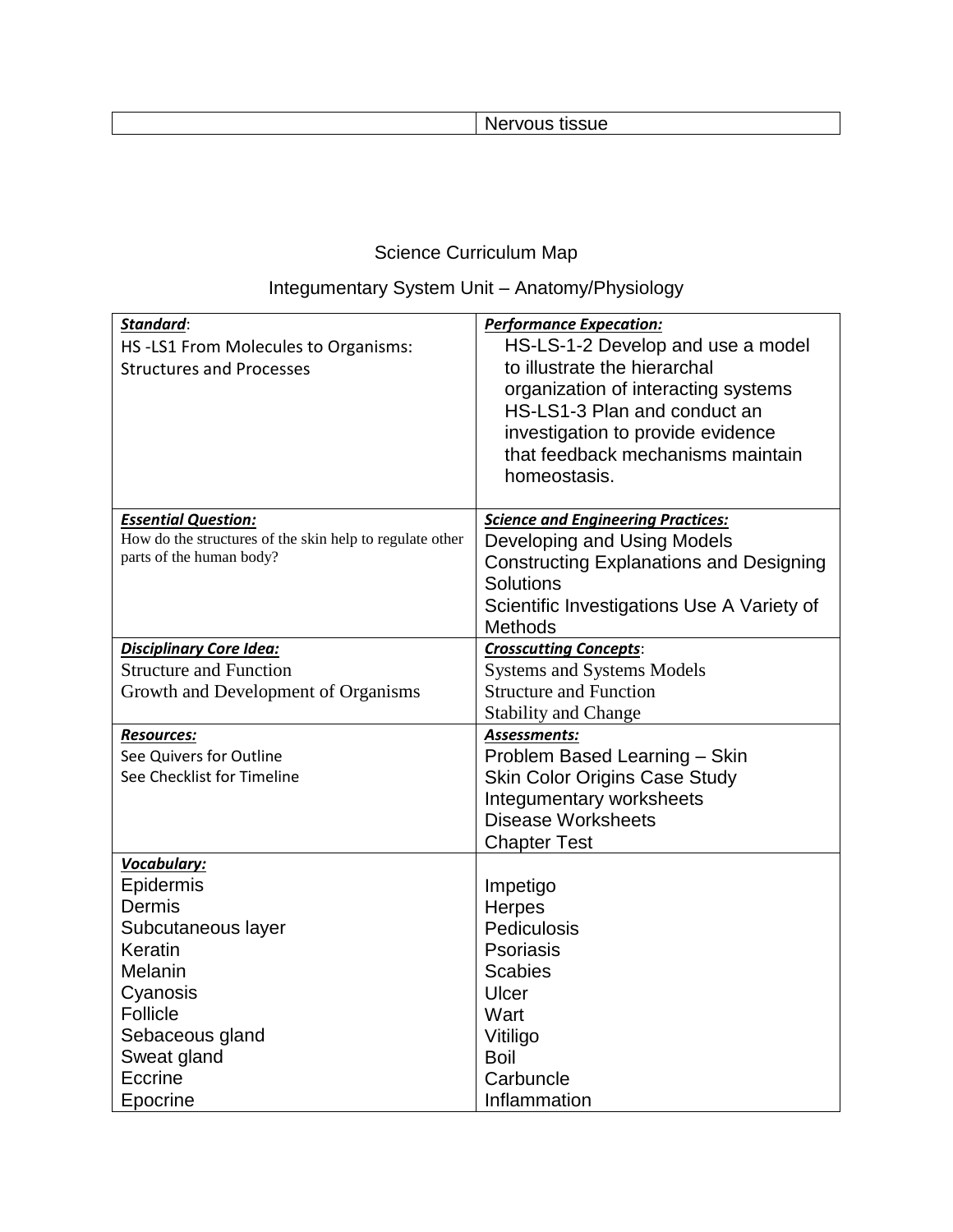| Heat regulation         | <b>Hair shaft</b> |
|-------------------------|-------------------|
| Acne                    |                   |
| <sup>1</sup> Dermatitis |                   |
|                         |                   |

## Skeletal System Unit – Anatomy/Physiology

| Standard:<br>HS-LS1 From Molecules to Organisms:<br><b>Structures and Processes</b>                      | <b>Performance Expecation:</b><br>HS-LS-1-2 Develop and use a model<br>to illustrate the hierarchal<br>organization of interacting systems<br>HS-LS1-3 Plan and conduct an<br>investigation to provide evidence                                                    |
|----------------------------------------------------------------------------------------------------------|--------------------------------------------------------------------------------------------------------------------------------------------------------------------------------------------------------------------------------------------------------------------|
|                                                                                                          | that feedback mechanisms maintain<br>homeostasis.                                                                                                                                                                                                                  |
| <b>Essential Question:</b><br>How is the skeleton used in movement and<br>support within the human body? | <b>Science and Engineering Practices:</b><br><b>Constructing Explanations and Designing</b><br><b>Solutions</b><br>Scientific Investigations Use a Variety of<br><b>Methods</b>                                                                                    |
| <b>Disciplinary Core Idea:</b><br><b>Structure and Function</b><br>Growth and Development of Organisms   | <b>Crosscutting Concepts:</b><br><b>Structure and Function</b><br><b>Stability and Change</b>                                                                                                                                                                      |
| Organization for Matter and Energy Flow in<br>Organisms                                                  |                                                                                                                                                                                                                                                                    |
| <b>Resources:</b><br>See Quivers for Outline<br>See Checklist for Timeline                               | Assessments:<br><b>Skeletal System Worksheets</b><br><b>Forensics Lab</b><br>Problem Based Learning - Skeletal<br>System<br>Male/Female Pelvis Lab<br>Vertebrate Comparison Lab<br>Anagram Key to bones<br>Quiz 1,2,3<br><b>Study Guide</b><br><b>Chapter Test</b> |
| Vocabulary:<br>Long bone<br>Short bone<br>Flat bone<br>Irregular bone<br><b>Epiphysis</b>                | <b>Trunk bones</b><br>Pelvic bones<br>Fossa<br>Formen<br>Condyle<br>Epicondyle                                                                                                                                                                                     |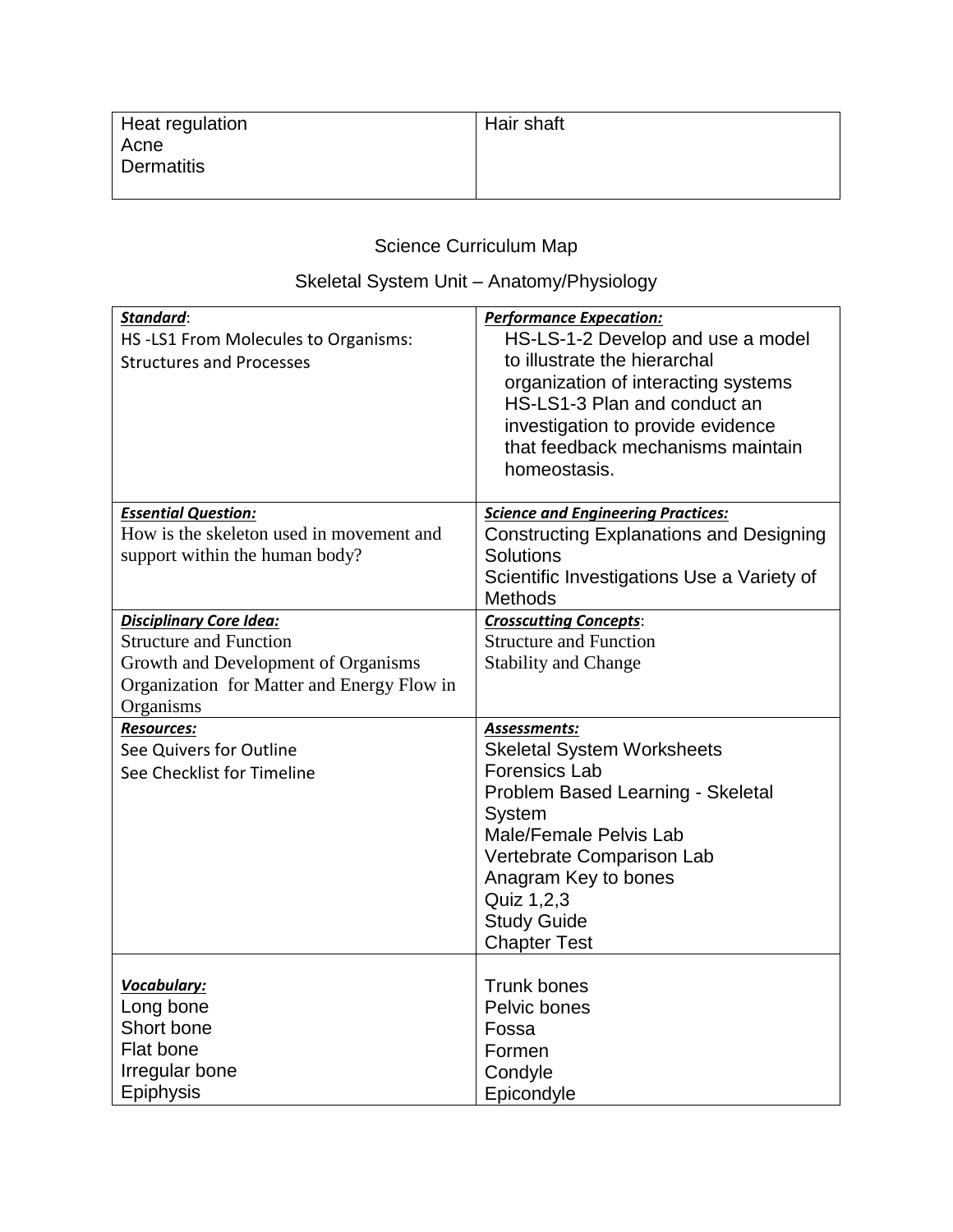| <b>Diaphysis</b>           | Fovea            |
|----------------------------|------------------|
| Compact bone               | Head             |
| Spongy bone                | <b>Meatus</b>    |
| Medullary cavity           | <b>Process</b>   |
| Endosteum                  | Spine            |
| <b>Marrow</b>              | <b>Suture</b>    |
| Lacunae                    | Trochanter       |
| Osteocyte                  | <b>Tubercle</b>  |
| Haversian canal            | Tuberosity       |
| <b>Osteoblasts</b>         | <b>Bursae</b>    |
| Ossification               | Synovial joint   |
| Epiphyseal plate           | Fibrous joint    |
| <b>Osteoclasts</b>         | Cartilage joint  |
| Cartilage                  | Pivot joint      |
| Levers                     | Hinge joint      |
| Hematopoiesis              | Flexion          |
| Haemoglobin                | <b>Extension</b> |
| <b>Ossification center</b> | Adduction        |
| Calsium                    | abduction        |
| <b>Crainal bones</b>       |                  |
| Vertebral column           |                  |
| Leg bones                  |                  |
| Arm bones                  |                  |
|                            |                  |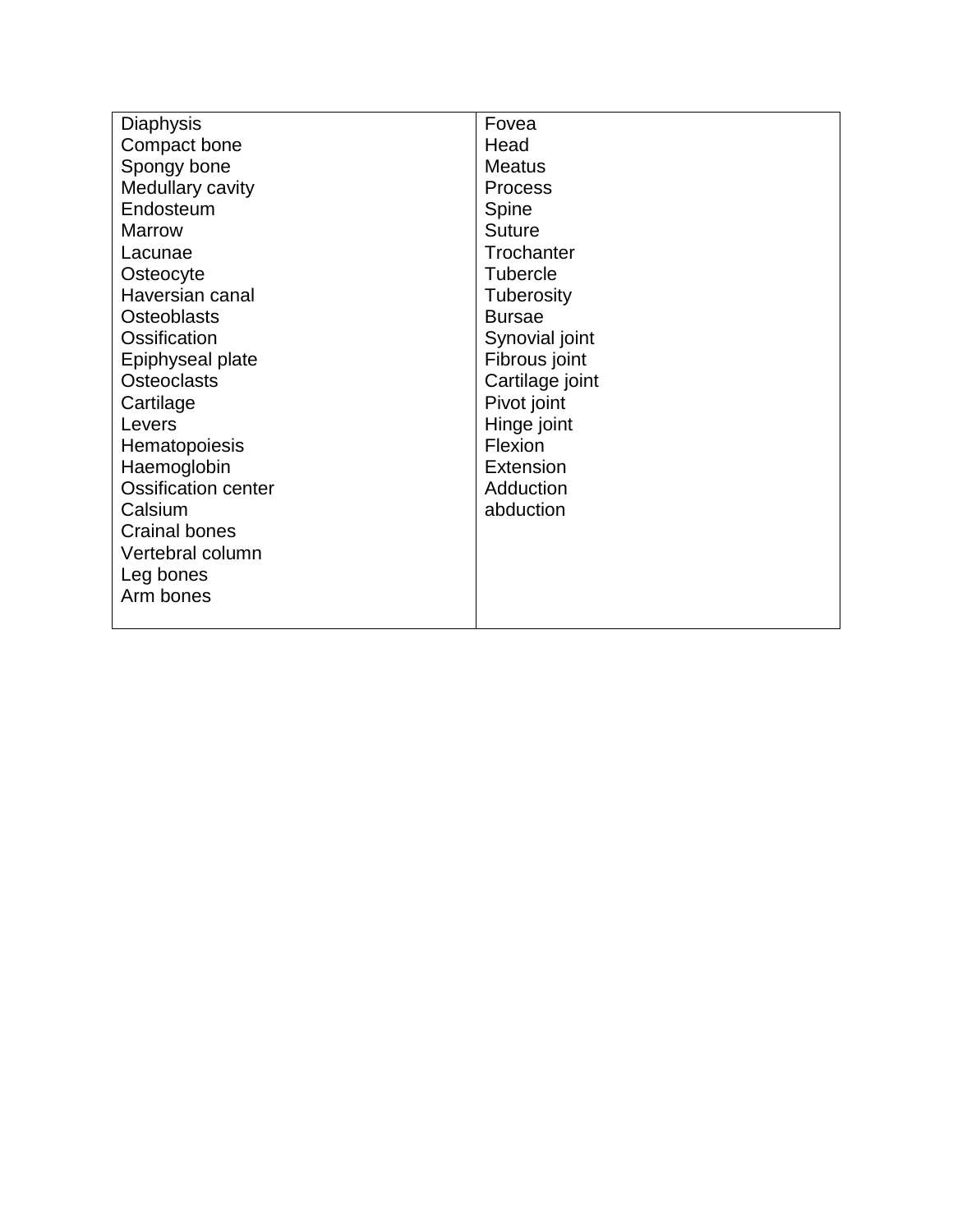## Cardiovascular System Unit – Anatomy/Physiology

| Standard:<br>HS-LS1 From Molecules to Organisms:<br><b>Structures and Processes</b> | <b>Performance Expecation:</b><br>HS-LS-1-2 Develop and use a model<br>to illustrate the hierarchal<br>organization of interacting systems<br>HS-LS1-3 Plan and conduct an<br>investigation to provide evidence<br>that feedback mechanisms maintain<br>homeostasis. |
|-------------------------------------------------------------------------------------|----------------------------------------------------------------------------------------------------------------------------------------------------------------------------------------------------------------------------------------------------------------------|
| <b>Essential Question:</b>                                                          | <b>Science and Engineering Practices:</b>                                                                                                                                                                                                                            |
| What is the function of the heart, and                                              | Scientific Investigations Use a Variety of                                                                                                                                                                                                                           |
| vessels, and how do they maintain a                                                 | <b>Methods</b>                                                                                                                                                                                                                                                       |
| healthy body?                                                                       | <b>Constructing Explanations and Designing</b><br>Solutions                                                                                                                                                                                                          |
| <b>Disciplinary Core Idea:</b>                                                      | <b>Crosscutting Concepts:</b>                                                                                                                                                                                                                                        |
| <b>Structure and Function</b>                                                       | <b>Structure and Function</b>                                                                                                                                                                                                                                        |
| Growth and Development of Organisms                                                 | <b>Stability and Change</b>                                                                                                                                                                                                                                          |
| Organization for Matter and Energy Flow in                                          |                                                                                                                                                                                                                                                                      |
| Organisms                                                                           |                                                                                                                                                                                                                                                                      |
| <b>Resources:</b>                                                                   | Assessments:                                                                                                                                                                                                                                                         |
| See Quivers for Outline                                                             | Cardiovascular System Worksheets                                                                                                                                                                                                                                     |
| See Checklist for Timeline                                                          | Sphygomomanometer Lab                                                                                                                                                                                                                                                |
|                                                                                     | Problem Based Learning Activity -                                                                                                                                                                                                                                    |
|                                                                                     | Cardiovascular                                                                                                                                                                                                                                                       |
|                                                                                     | <b>Heart Dissection</b>                                                                                                                                                                                                                                              |
|                                                                                     | <b>Chapter Test</b>                                                                                                                                                                                                                                                  |
|                                                                                     |                                                                                                                                                                                                                                                                      |
|                                                                                     |                                                                                                                                                                                                                                                                      |
| Vocabulary:                                                                         | Sinoatrial node<br>Pacemaker                                                                                                                                                                                                                                         |
| Pulmonary<br>Pericardium                                                            | Atrioventricular node                                                                                                                                                                                                                                                |
| Epicardium                                                                          | AV bundle                                                                                                                                                                                                                                                            |
| Myocardium                                                                          |                                                                                                                                                                                                                                                                      |
| Endocardium                                                                         | Purkinje fibers<br>Electrocardiogram                                                                                                                                                                                                                                 |
| Atria                                                                               | Artery                                                                                                                                                                                                                                                               |
| Ventricle                                                                           | Arteriole                                                                                                                                                                                                                                                            |
| Septum                                                                              | Capillary                                                                                                                                                                                                                                                            |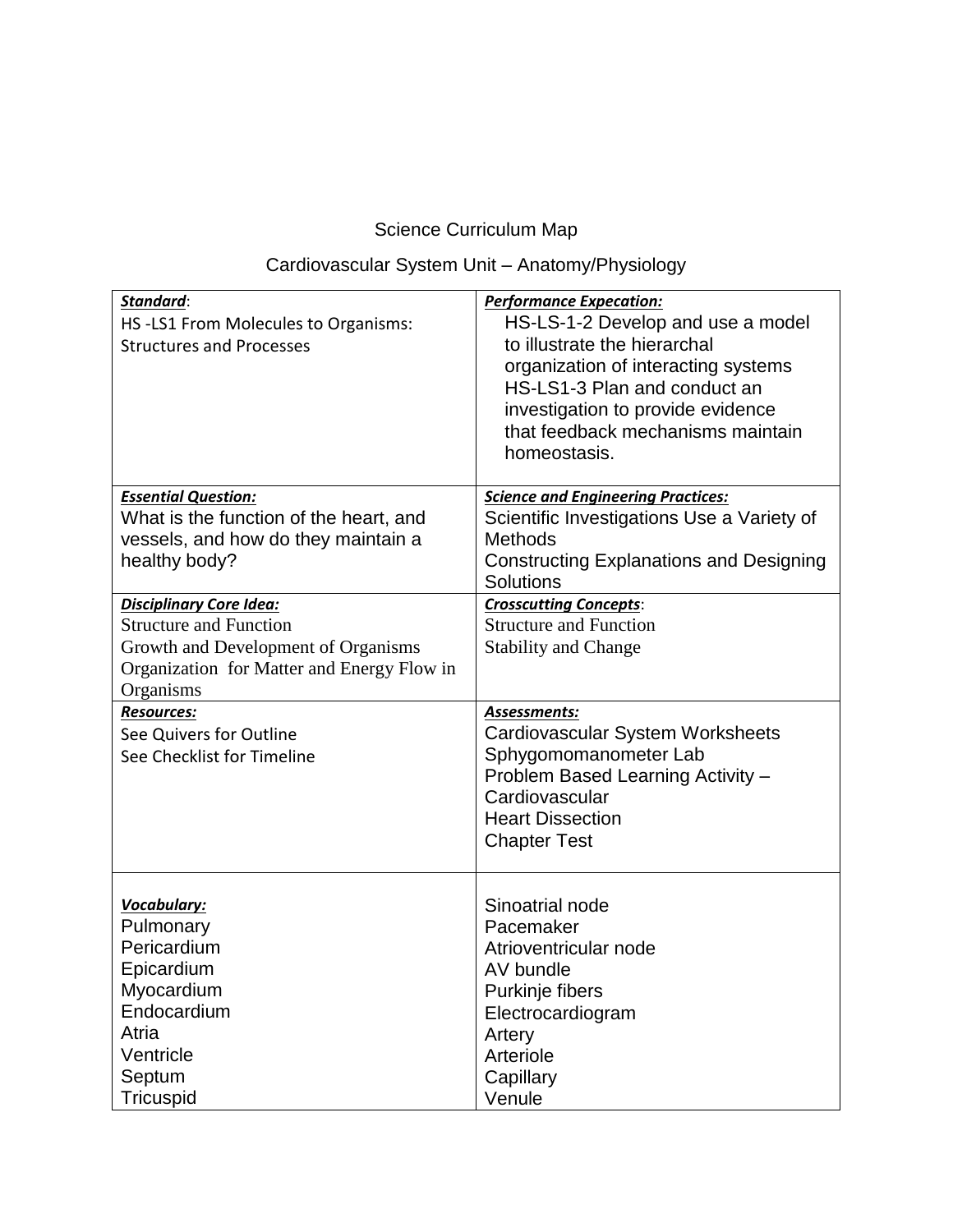| Papillary muscle  | Veins                 |
|-------------------|-----------------------|
| Pulmonary valve   | Vasoconstriction      |
| Mitral valve      | Vasodilation          |
| Aorta             | Capillary exchange    |
| Aortic valve      | Stroke volume         |
| Coronary artery   | Cardiac output        |
| Cardiac veins     | <b>Blood volume</b>   |
| Coronary sinus    | <b>Viscosity</b>      |
| <b>Systole</b>    | Peripheral resistance |
| <b>Diastole</b>   | Jugular               |
| Cardiac cycle     | Carotid               |
| Lub-dup           | Iliac                 |
| Conduction system | Femoral               |
| Radial            | <b>Mesenteric</b>     |
|                   | Ulnar                 |
|                   |                       |
|                   |                       |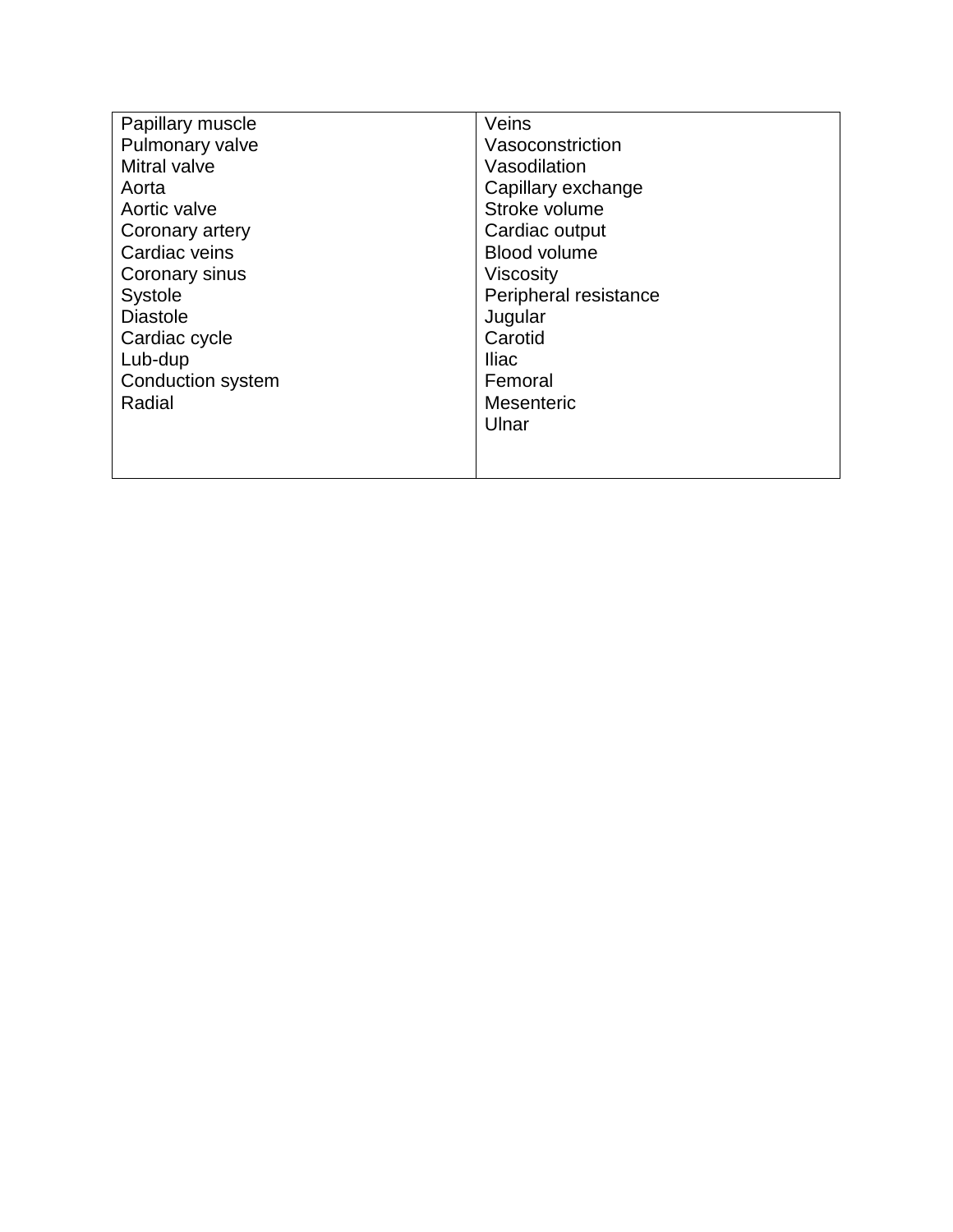| Standard:                                               | <b>Performance Expecation:</b>                                    |
|---------------------------------------------------------|-------------------------------------------------------------------|
| HS-LS1 From Molecules to Organisms:                     | HS-LS-1-2 Develop and use a model<br>to illustrate the hierarchal |
| <b>Structures and Processes</b>                         | organization of interacting systems                               |
|                                                         | HS-LS1-3 Plan and conduct an                                      |
|                                                         | investigation to provide evidence                                 |
|                                                         | that feedback mechanisms maintain                                 |
|                                                         | homeostasis.                                                      |
|                                                         | LS1-7 Use a model to illustrate that                              |
|                                                         | cellular respiration is a chemical                                |
|                                                         | process whereby the bonds of food                                 |
|                                                         | molecules are broken and the bonds                                |
|                                                         | in new compounds are formed,                                      |
|                                                         | resulting in a net transfer of energy.                            |
| <b>Essential Question:</b>                              | <b>Science and Engineering Practices:</b>                         |
| How are muscles used to create force and                | Developing and Using Models                                       |
| motion in the human body?                               | Scientific Investigations Use A Variety of                        |
| How do the structures in other animals relate           | <b>Methods</b>                                                    |
| to the human body?                                      | <b>Constructing Explanations and Designing</b>                    |
|                                                         | <b>Solutions</b>                                                  |
| <b>Disciplinary Core Idea:</b>                          | <b>Crosscutting Concepts:</b>                                     |
| <b>Structure and Function</b>                           | <b>Systems and Systems Models</b>                                 |
| Organization for Matter and Energy Flow in<br>Organisms | <b>Structure and Function</b>                                     |
| <b>Resources:</b>                                       | Assessments:                                                      |
| See Quivers for Resources                               | <b>Cat Dissections</b>                                            |
| See Checklist for Timeline                              | <b>Cat Identification Test</b>                                    |
|                                                         | <b>Muscular System Worksheets</b>                                 |
|                                                         | Problem Based Learning: Muscular                                  |
|                                                         | System                                                            |
|                                                         | <b>Fitness Center Exercise Understanding</b>                      |
|                                                         | Pushing the Limits: Strength                                      |
|                                                         | Muscular System powerpoint 1,2,3,4,5,6                            |
|                                                         | <b>Quiz Questions</b>                                             |
|                                                         | Quiz 1,2,3,4                                                      |
|                                                         | <b>Chapter Test</b>                                               |
|                                                         | <b>Identification of Muscles Test</b>                             |
| Vocabulary:                                             |                                                                   |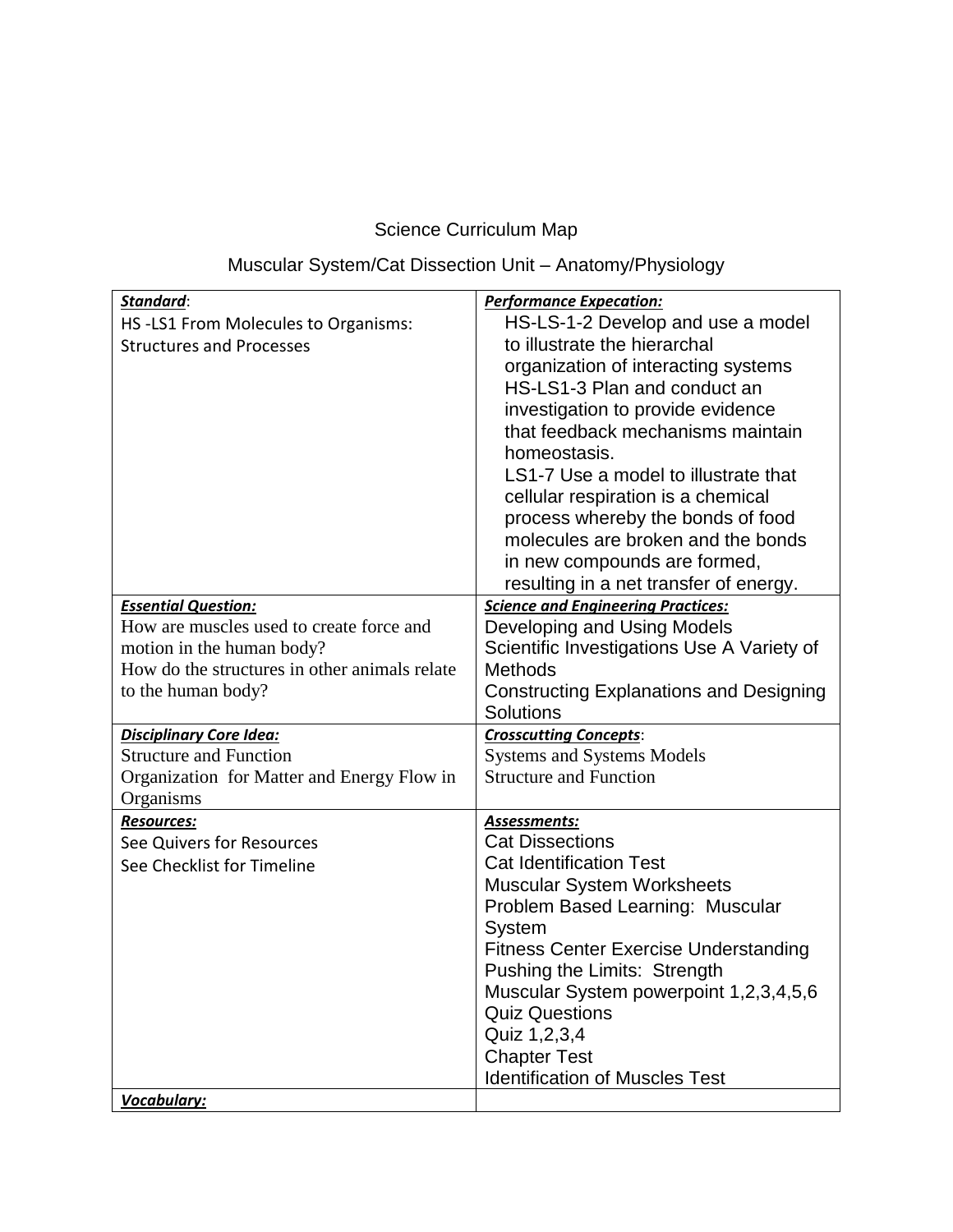| Fascia                  | Acetylcholine             |
|-------------------------|---------------------------|
| Aponeuroses             | Muscle impulse            |
| <b>Myofibrils</b>       | Acetylcholinesterase      |
| <b>Myosin</b>           | Creatine phosphate        |
| Actin                   | Haemoglobin               |
| Troponin                | Myoglobin                 |
| <b>Sarcomeres</b>       | Oxygen debt               |
| Fiber                   | Muscle patigue            |
| Sarcoplasmic reticulum  | <b>ATP</b>                |
| H zone                  | Twitch                    |
| Z line                  | Latent period             |
| I Band                  | <b>Threshold stimulus</b> |
| A Band                  | Summation                 |
| Motor neuron            | <b>Tetanus</b>            |
| Synapse                 | Recruitment               |
| Motor end plate         | Muscle tone               |
| Motor unit              | Insertion                 |
| Tropomyosin             | Origin                    |
| Sliding filament theory | Prime mover               |
| All or none response    | Antagonist                |
| All human muscles       | Synergist                 |
| All cat muscles         | Fixator                   |
|                         |                           |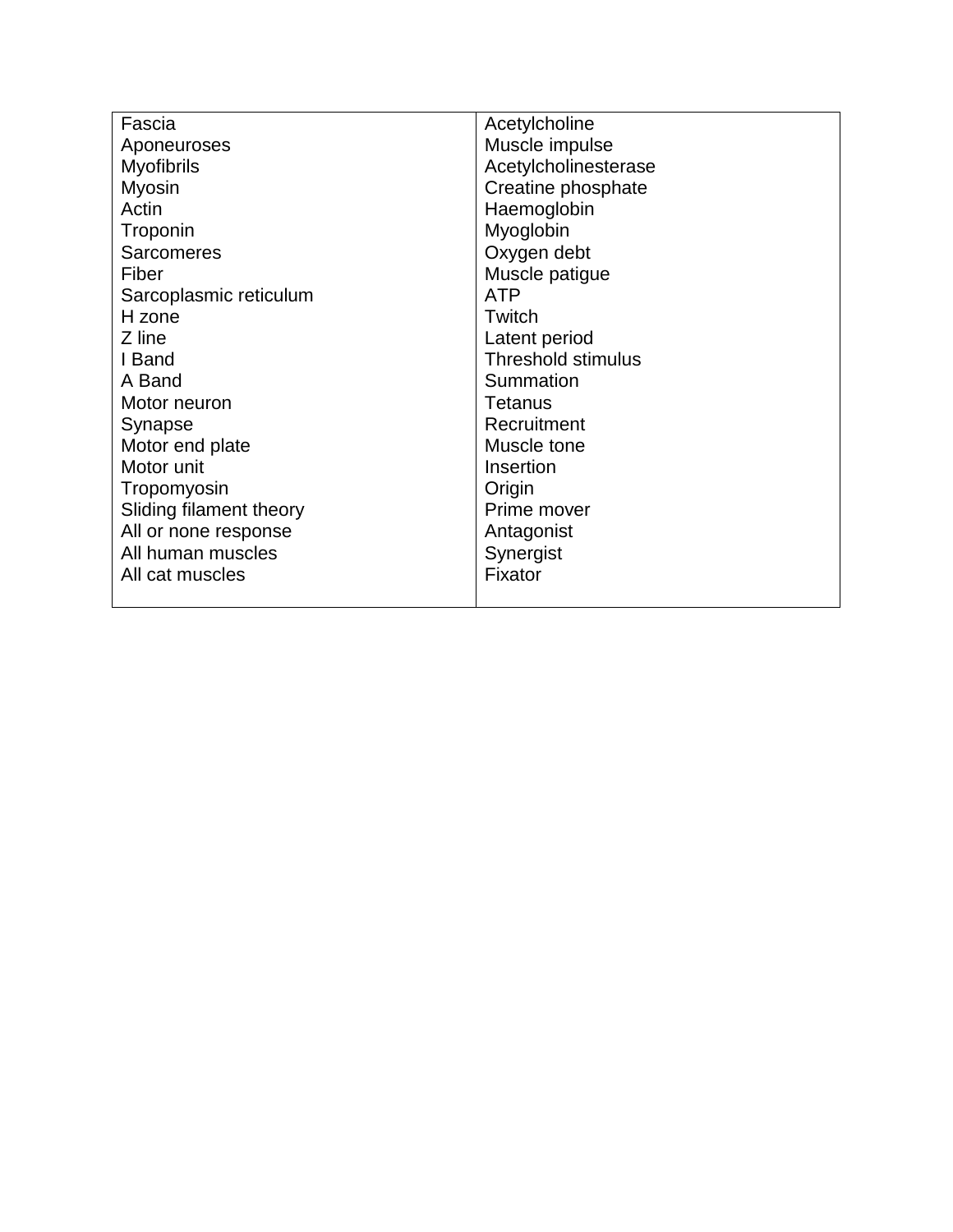## Nervous System Unit – Anatomy/Physiology

| Standard:<br>HS-LS1 From Molecules to Organisms:<br><b>Structures and Processes</b>                                                                               | <b>Performance Expecation:</b><br>HS-LS-1-2 Develop and use a model<br>to illustrate the hierarchal<br>organization of interacting systems<br>HS-LS1-3 Plan and conduct an<br>investigation to provide evidence<br>that feedback mechanisms maintain<br>homeostasis.                                                                                                                 |
|-------------------------------------------------------------------------------------------------------------------------------------------------------------------|--------------------------------------------------------------------------------------------------------------------------------------------------------------------------------------------------------------------------------------------------------------------------------------------------------------------------------------------------------------------------------------|
| <b>Essential Question:</b><br>How does the human body receive, interpret,<br>and send information throughout itself?                                              | <b>Science and Engineering Practices:</b><br>Developing and Using Models<br>Scientific Investigations Use a Variety of<br><b>Methods</b><br><b>Constructing Explanations and Designing</b><br><b>Solutions</b>                                                                                                                                                                       |
| <b>Disciplinary Core Idea:</b><br><b>Structure and Function</b><br>Growth and Development of Organisms<br>Organization for Matter and Energy Flow in<br>Organisms | <b>Crosscutting Concepts:</b><br><b>Energy and Matter</b><br><b>Structure and Function</b><br><b>Stability and Change</b>                                                                                                                                                                                                                                                            |
| <b>Resources:</b><br>See Quivers for Resources<br>See Checklist for Timeline                                                                                      | Assessments:<br><b>Skeletal System Worksheets</b><br><b>Beautiful Minds Article Summary</b><br><b>Brain Dominance Lab</b><br><b>Hemispheric Dominance Activity</b><br>Zombies Problem based learning activity<br><b>Cranial Nerve Testing</b><br>Nervous System PBL - Ice Cold Illinois<br>Secrets of the Mind<br><b>Concept Map</b><br><b>Chapter Test</b><br><b>Brain Labeling</b> |
| Vocabulary:<br><b>Neurons</b><br>Nerve Impulses<br>Cell body<br><b>Dendrites</b><br>Axons                                                                         | Resting potential<br>Potential change<br>Action potential<br>Threshold potential<br>Membrane potential<br>Excitatory                                                                                                                                                                                                                                                                 |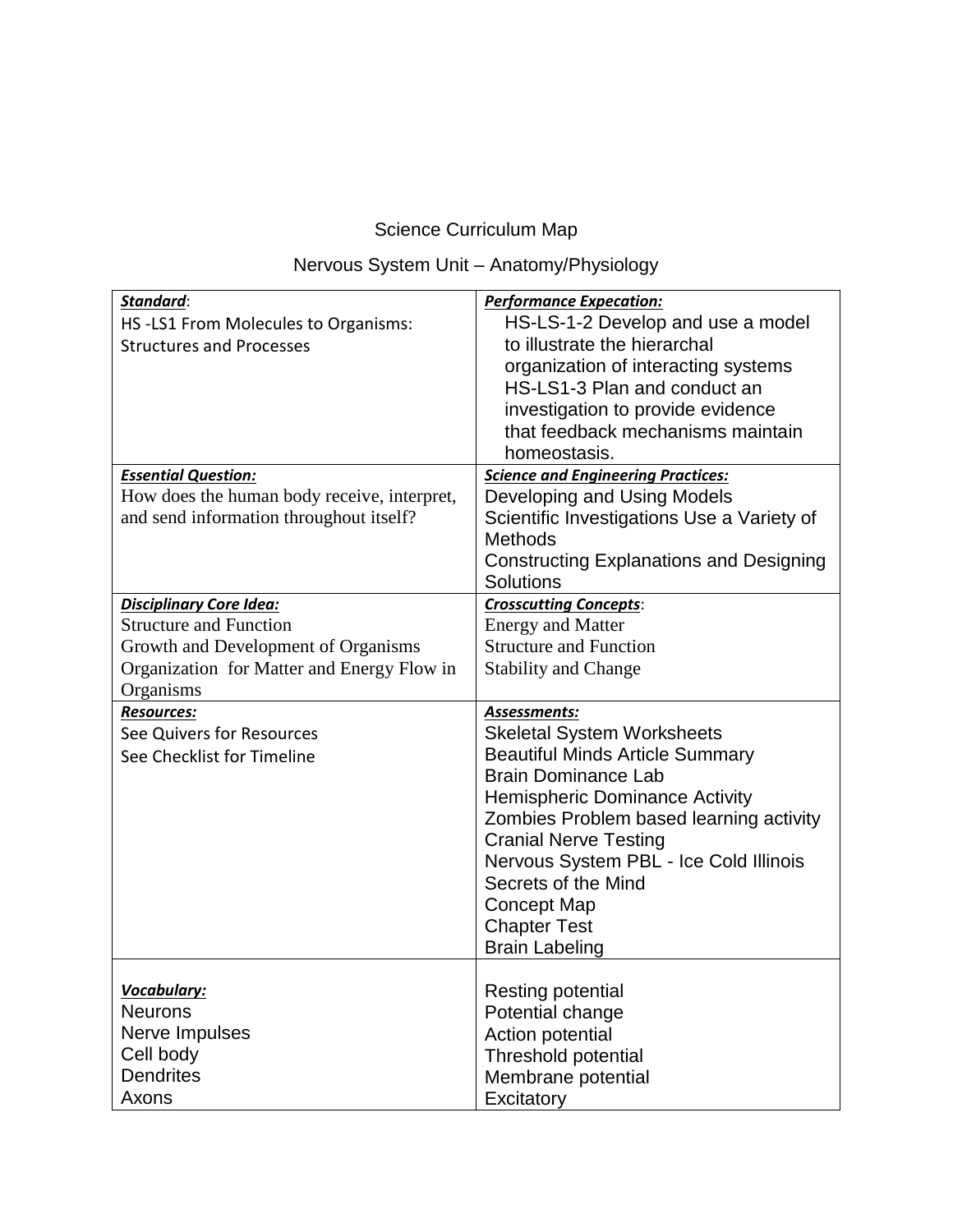| <b>Nerve</b>              | Inhibitory            |
|---------------------------|-----------------------|
| Central nervous system    | All or none response  |
| Peripheral nervous system | Neuronal pools        |
| Neuroglial cells          | Facilitation          |
| Sensory receptors         | Convergence           |
| Microglial cells          | Divergence            |
| Astrocytes                | Reflex arc            |
| <b>Effectors</b>          | Meninges              |
| Somatic nervous system    | Dura mater            |
| Autonomic nervous system  | Pia mater             |
| Schwann cells             | Arachnoid mater       |
| Myelin sheaths            | Cerebrospinal fluid   |
| Neurolemma                | Spinal nerves         |
| Nodes of Ranvier          | Spinal cord           |
| Multipolar                | <b>Cranial nerves</b> |
| <b>Bipolar</b>            | Nerve tracts          |
| Unipolar                  | Central canal         |
| Sensory                   | Ascending tract       |
| Motor                     | Descending tract      |
| <b>Mixed</b>              | <b>Brain</b>          |
| Synapse                   | Cerebrum              |
| Neurotransmitters         | Corpus callosum       |
| Choroid plexus            | <b>Sulcus</b>         |
| Midbrain                  | <b>Fissure</b>        |
| Hindbrain                 | Gyrus                 |
| Medulla                   | Loves                 |
| <b>Cranial nerves</b>     | Association area      |
| Cholinergic fibers        | Adrenergic fibers     |
|                           | <b>EEG</b>            |
|                           |                       |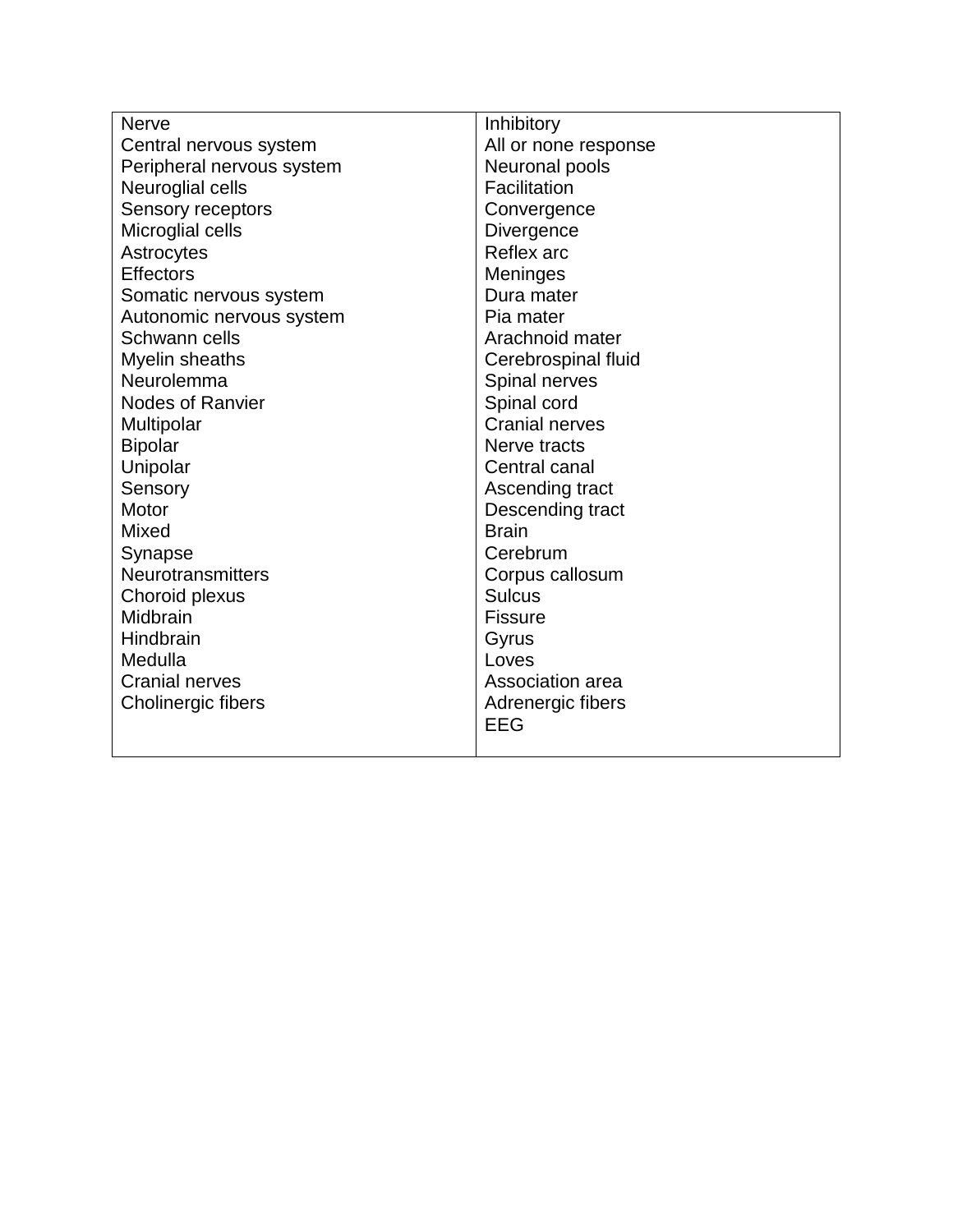## Respiratory System Unit – Anatomy/Physiology

| Standard:                                  | <b>Performance Expecation:</b>                 |
|--------------------------------------------|------------------------------------------------|
| HS-LS1 From Molecules to Organisms:        | HS-LS-1-2 Develop and use a model              |
| <b>Structures and Processes</b>            | to illustrate the hierarchal                   |
|                                            | organization of interacting systems            |
|                                            | HS-LS1-3 Plan and conduct an                   |
|                                            | investigation to provide evidence              |
|                                            | that feedback mechanisms maintain              |
|                                            | homeostasis.                                   |
| <b>Essential Question:</b>                 | <b>Science and Engineering Practices:</b>      |
| How do the respiratory organs and blood,   | Developing and Using Models                    |
| exchange gases to keep your body cells     | Scientific Investigations Use a Variety of     |
| alive?                                     | <b>Methods</b>                                 |
|                                            | <b>Constructing Explanations and Designing</b> |
|                                            | Solutions                                      |
| <b>Disciplinary Core Idea:</b>             | <b>Crosscutting Concepts:</b>                  |
| <b>Structure and Function</b>              | <b>Systems and Systems Models</b>              |
| Organization for Matter and Energy Flow in | <b>Structure and Function</b>                  |
| Organisms                                  | <b>Stability and Change</b>                    |
| <b>Resources:</b>                          | Assessments:                                   |
| See Quivers for Resources                  | <b>Respiratory System Worksheets</b>           |
| See Checklist for Timeline                 | A Friend In Need Case Study                    |
|                                            | <b>Water Spirometer Lab</b>                    |
|                                            | Into Thin Air Case Study                       |
|                                            | <b>Respiratory System PBL</b>                  |
|                                            | <b>Chapter Test</b>                            |
|                                            |                                                |
| Vocabulary:                                | <b>Respiratory cycle</b>                       |
| Respiration                                | <b>Tidal volume</b>                            |
| <b>Nose</b>                                | Inspiratory reserve volume                     |
| Nasal cavity                               | Expiratory reserve volume                      |
| Nasal septum                               | Residual volume                                |
| Hard palate                                | Total lung capacity                            |
| Soft palate                                | Vital capacity                                 |
| Pharynx                                    | Medullary rhythmicity center                   |
| Larynx                                     | Dorsal respiratory group                       |
| Vocal cords                                | Anterior respiratory grounp                    |
| <b>Glottis</b>                             | Inflation reflex                               |
| Trachea                                    | Respiratory membrane                           |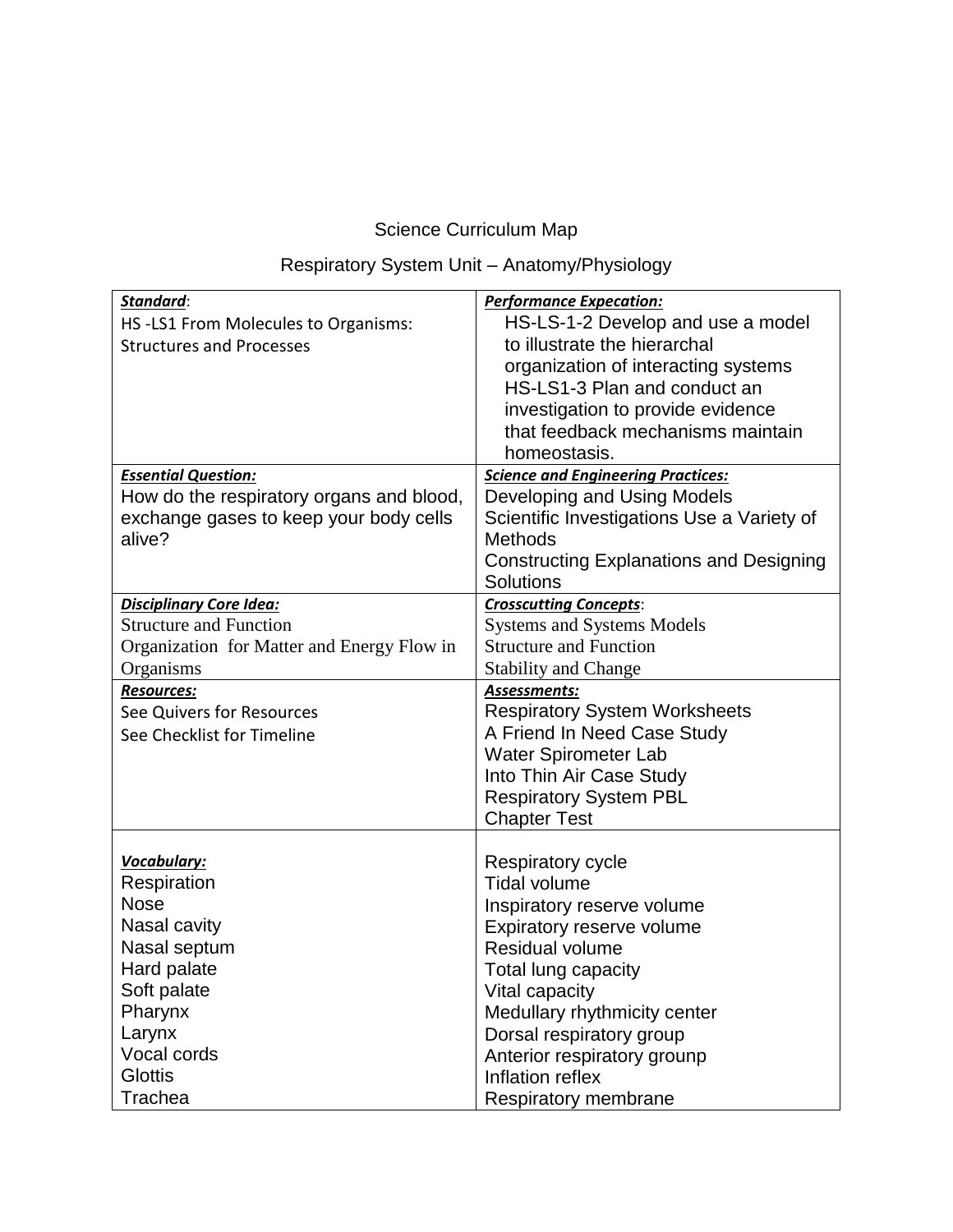| Hyaline cartilage     | Haemoglobin          |
|-----------------------|----------------------|
| Primary brochii       | Oxyhemoglobin        |
| <b>Bronchial tree</b> | Partial pressure     |
| <b>Bronchioles</b>    | Bicarbonate ion      |
| Alveoli               | Hypoxia              |
| Alveolar sacs         | Carbonic anhydrase   |
| Pleural cavity        | Cyctic fibrosis      |
| Visceral pleura       | pneumothorax         |
| Parietal pleura       | Expiration           |
| Lungs                 | Atmospheric pressure |
| Inspiration           | Surface tension      |
|                       | Surfactant           |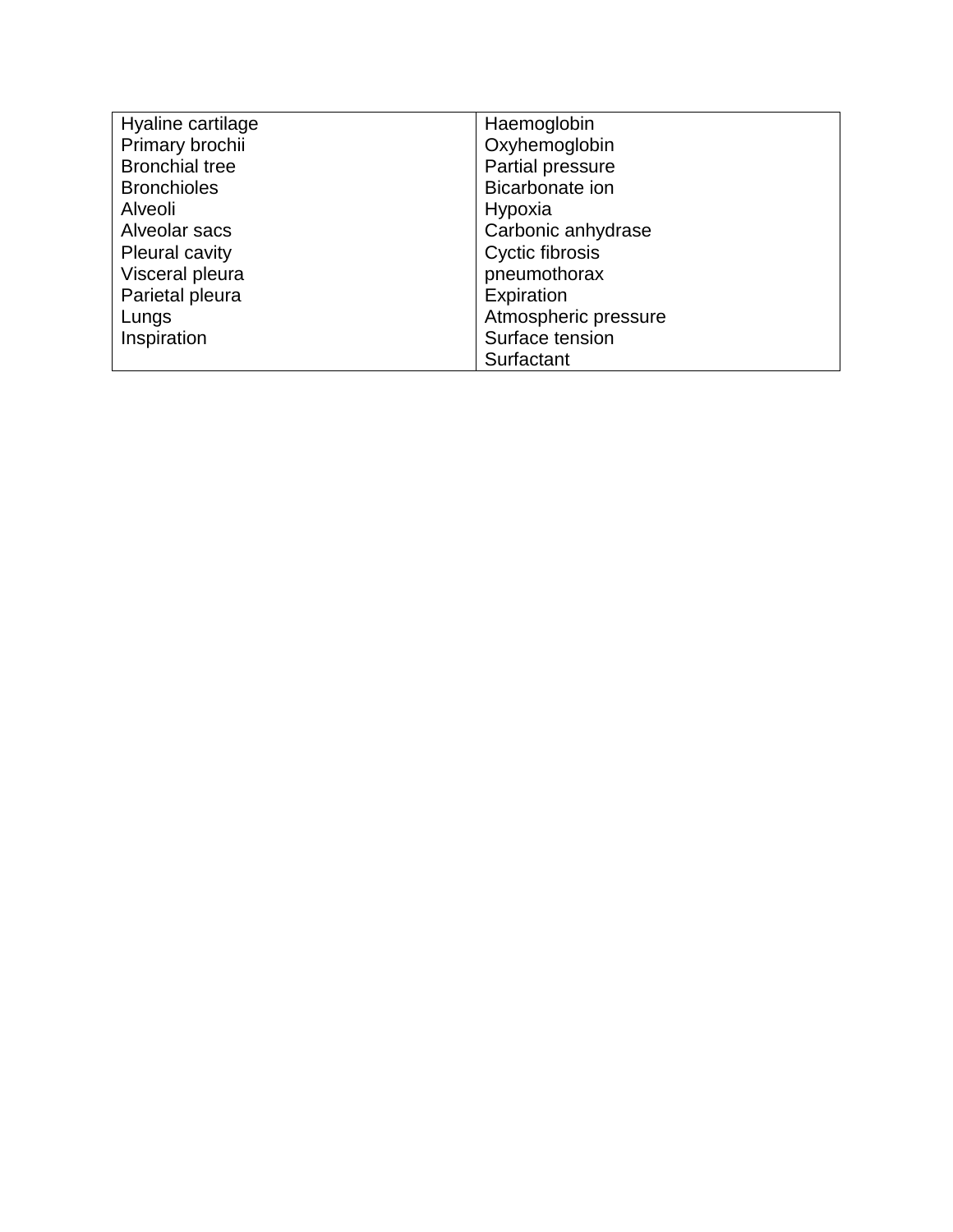## Digestive System Unit – Anatomy/Physiology

| Standard:                                   | <b>Performance Expecation:</b>                 |
|---------------------------------------------|------------------------------------------------|
| HS-LS1 From Molecules to Organisms:         | HS-LS-1-2 Develop and use a model              |
| <b>Structures and Processes</b>             | to illustrate the hierarchal                   |
|                                             | organization of interacting systems            |
|                                             | HS-LS1-3 Plan and conduct an                   |
|                                             | investigation to provide evidence              |
|                                             | that feedback mechanisms maintain              |
|                                             | homeostasis                                    |
|                                             | HS-LS1-7 Use a model to illustrate             |
|                                             | that cellular respiration is a chemical        |
|                                             | process whereby the bonds of food              |
|                                             | molecules are broken and the bonds             |
|                                             | in new compounds are formed,                   |
|                                             | resulting in a net transfer of energy.         |
| <b>Essential Question:</b>                  | <b>Science and Engineering Practices:</b>      |
| How does the gastrointestinal tract process | Developing and Using Models                    |
| our food into energy for the human body?    | <b>Constructing Explanations and Designing</b> |
|                                             | Solutions                                      |
|                                             | Scientific Investigations Use a Variety of     |
|                                             | <b>Methods</b>                                 |
| <b>Disciplinary Core Idea:</b>              | <b>Crosscutting Concepts:</b>                  |
| <b>Structure and Function</b>               | <b>Energy and Matter</b>                       |
| Organization for Matter and Energy Flow in  | <b>Stability and Change</b>                    |
| Organisms                                   | <b>Structure and Function</b>                  |
| <b>Resources:</b>                           | <b>Assessments:</b>                            |
| See Quivers for Resources                   | <b>Digestive System Worksheets</b>             |
| See Checklist for Timeline                  | The Hunger Pains Case Study                    |
|                                             | <b>Digestive System Lab</b>                    |
|                                             | <b>Special project Presentation</b>            |
|                                             | <b>Student Presentations</b>                   |
|                                             | <b>Chapter Test</b>                            |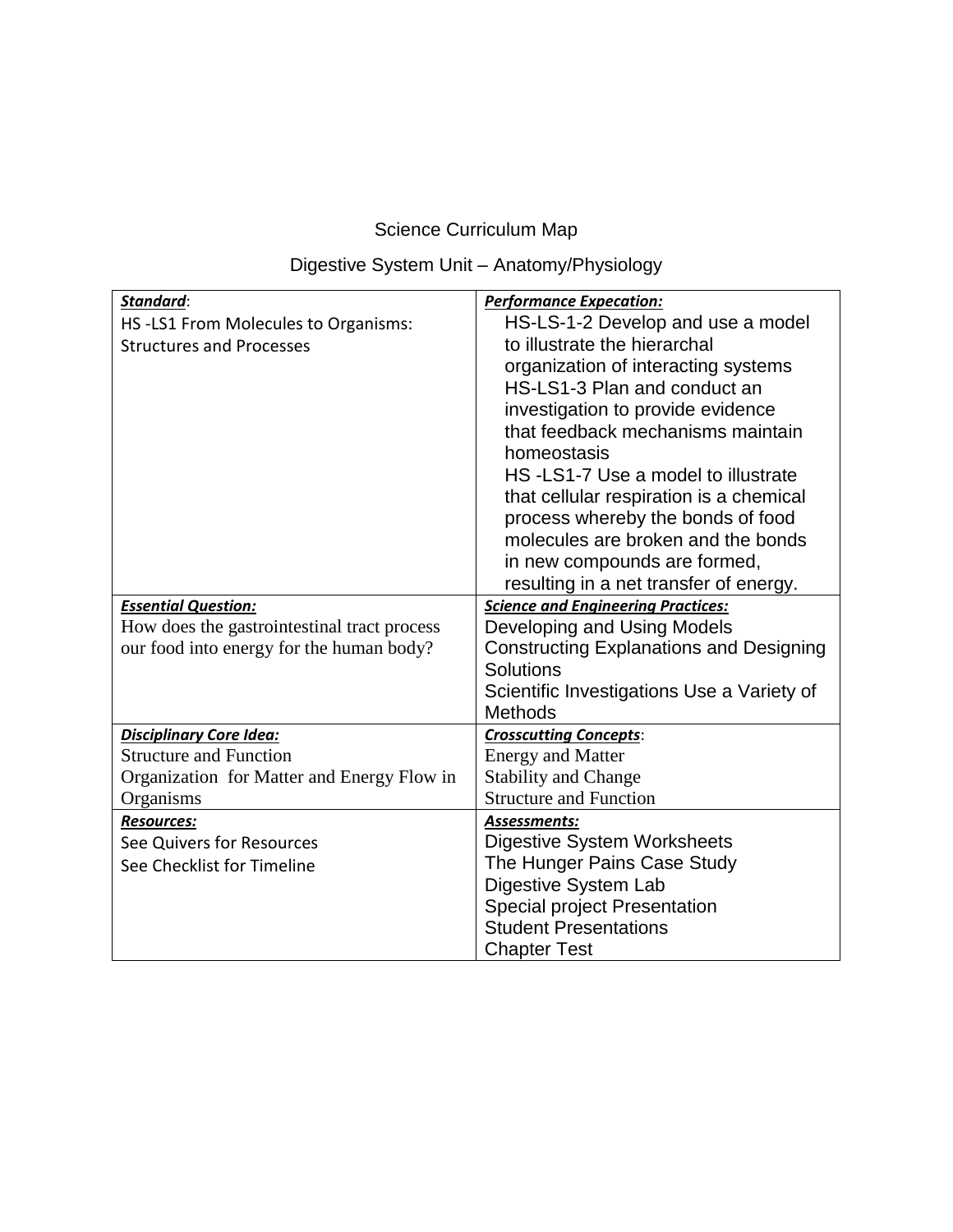| Vocabulary:                 |                   |
|-----------------------------|-------------------|
| <b>Mechanical digestion</b> | Pepsin            |
| Chemical digestion          | Pepsinogen        |
| Alimentary canal            | Intrinsic factor  |
| Mucous membrane             | Gastrin           |
| Lumen                       | Chyme             |
| Mucosa                      | Liver             |
| Segmentation                | Pancreas          |
| Peristalsis                 | Hepatic duct      |
| Cheek                       | Common bile duct  |
| Lip                         | <b>Bile</b>       |
| Tongue                      | Gall bladder      |
| Mastication                 | Duodenum          |
| Papillae                    | Jejunum           |
| Taste receptors             | Ileum             |
| Palate                      | Mesentery         |
| Uvula                       | Intestinal glands |
| Teeth                       | Cecum             |
| Primary teeth               | Appendix          |
| Secondary teeth             | Rectum            |
| Saliva glands               | Anus              |
| Parotid gland               | Anal canal        |
| Submandibular glands        | Colon             |
| Sublingual glands           | Ascending colon   |
| Pharynx                     | Transverse colon  |
| <b>Bolus</b>                | Descending colon  |
| Esophagus                   | Sigmoid colon     |
| Sphincter                   | Stomach           |
|                             | Villi             |
|                             | Gastric glands    |
|                             |                   |
|                             |                   |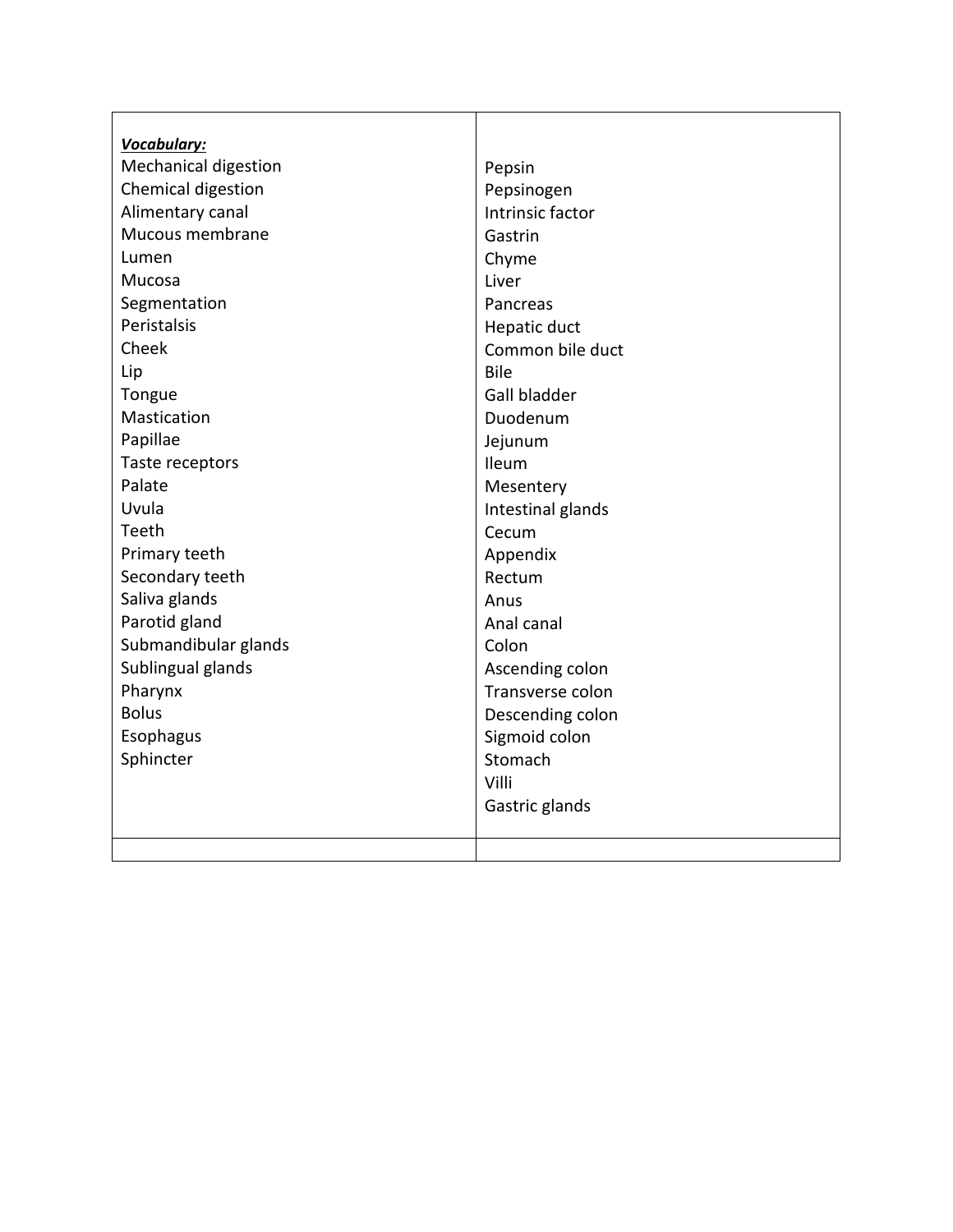Anatomy Curriculum Checklist by Day

### **Body Organization Unit**

Day One

Body Organization pwpt Section 1 Start 2000m Rowing Case Study

Day 2

Body Organization pwpt Section 2 (1<sup>st</sup> half) Homeostasis Lab

Day 3

Quiz over Terminology Body Organization pwpt Section 2 (2nd half) Continue 2000m Rowing Study Guide for Unit Test

Day 4

2000m Rowing Cont. Chapter Test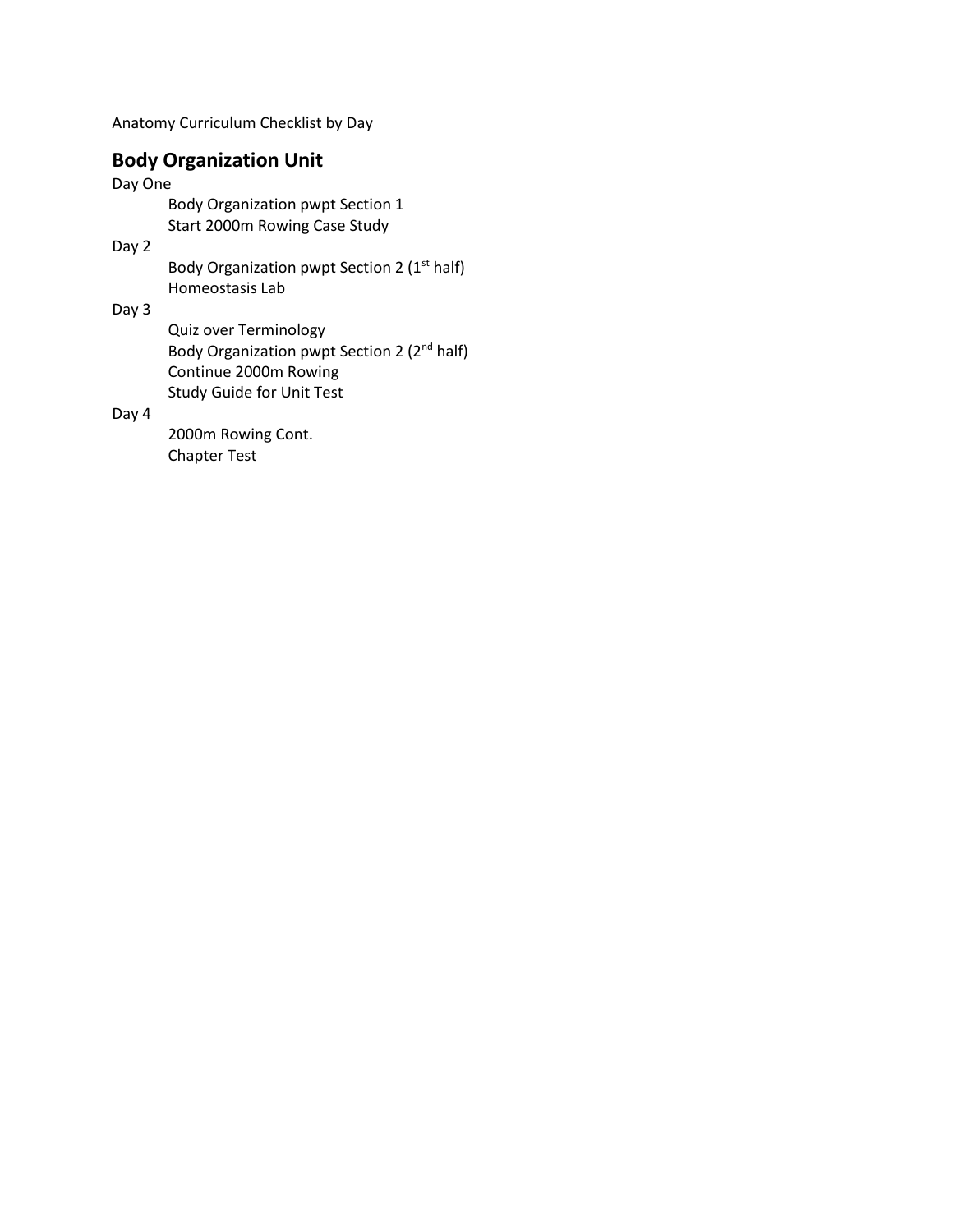## **Cellular Chemistry Unit**

Day One Look over Test Research Chapter 2 Jigsaw

Day 2

Student Presentations over chapter 2 Cell Chemistry pwpt Section 1 Cell chemistry worksheets

#### Day 3

Cell Chemistry pwpt Section 2,3,4 Translation magnet manipulation Study Guide

#### Day 4

Chapter Test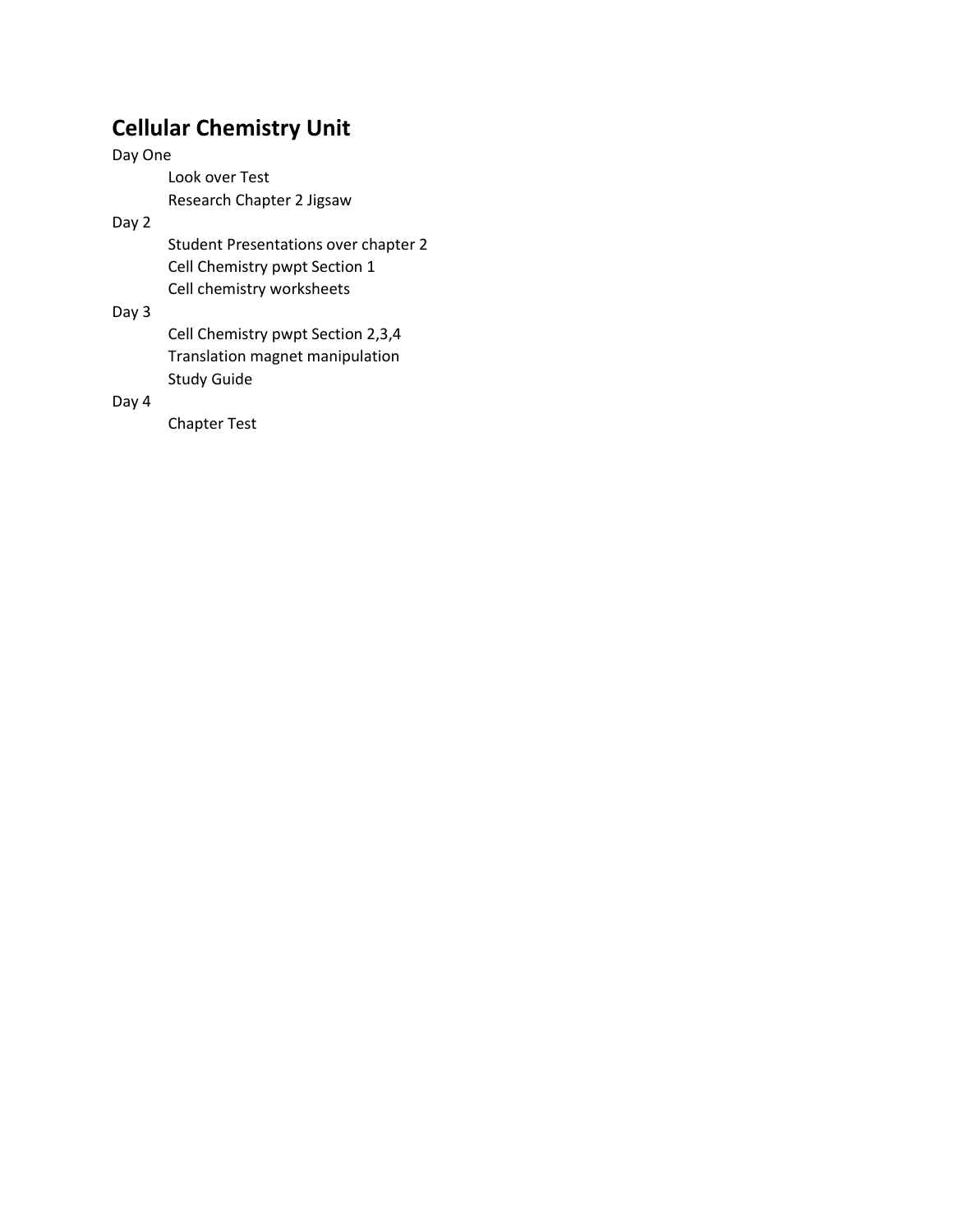### **Histology Unit Checklist**

Day One Histology Worksheets Day 2 Histology Pwpt Section 1 Epithelium (teacher scope) Continue Worksheets Day 3 Histology Pwpt Section 2 Connective (pt 1) (teacher scope) Introduce your own Flow chart Microscope Time (student) Day 4 Histology pwpt Section 2 Connective (pt 2) (teacher scope) Microscope Time (student) Day 5 PBL – Histology Microscope Time (student) Day 6 Histology pwpt Section 3 Bone/Blood (teacher scope) Microscope Time (student) Day 7 Histology pwpt Section 4 Muscle/Nerve (teacher scope) Microscope Time (student) Study Guide Day 8 Practice Identification Test Microscope Time (student) Crash Course Video Day 9 Unit Test Microscope Identification Test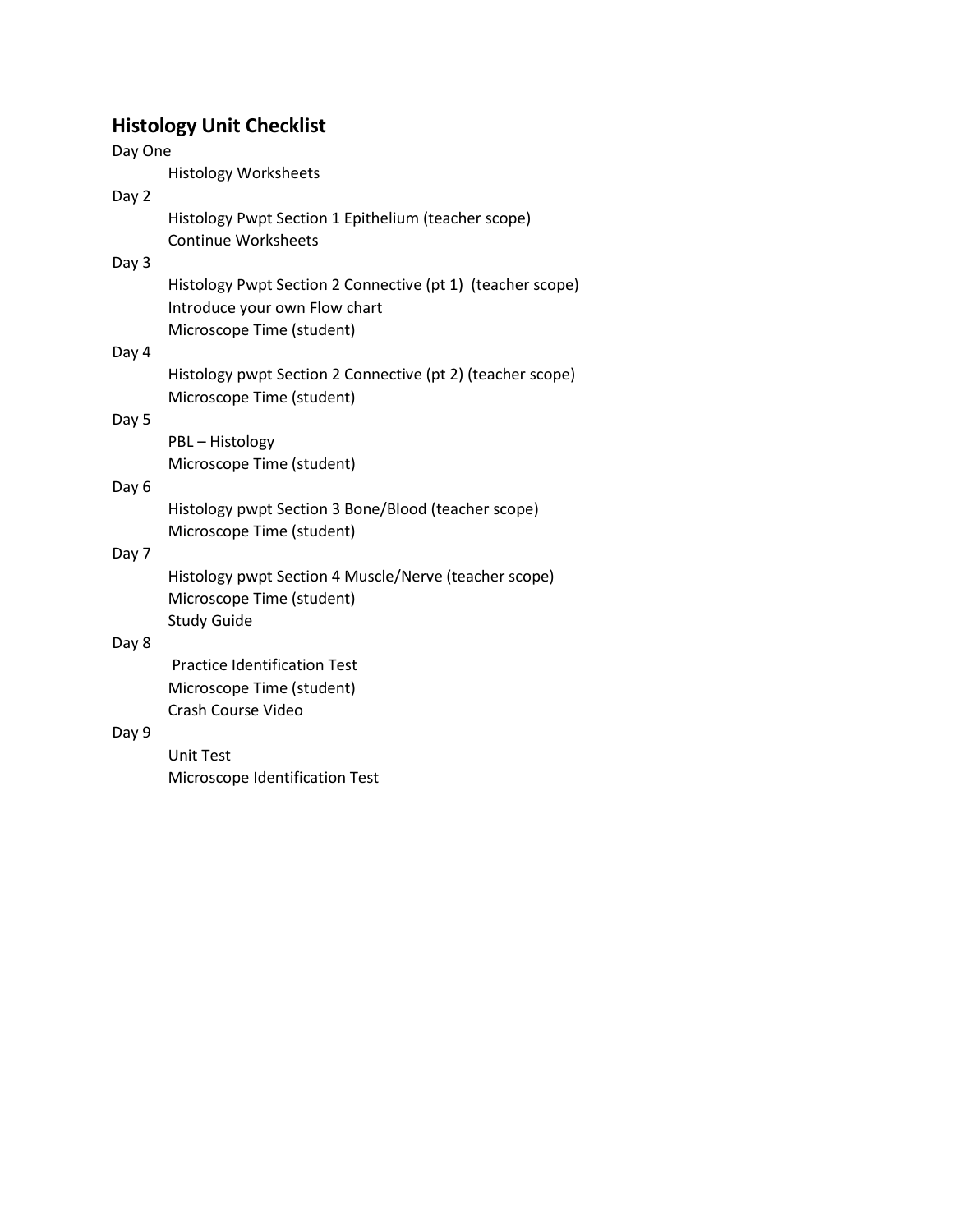### **Integumentary System Checklist**

## Day One

Integumentary System Worksheets Rubber Band Man video

#### Day 2

Integumentary System pwpt Section 1 Cont. Worksheets

#### Day 3

Integumentary System PBL

#### Day 4

Integumentary System pwpt Section 2 Start Skin Color Case Study

#### Day 5

Integumentary System pwpt Section 3 Skin Color Case Study

#### Day 6

Integumentary System pwpt Section 4 Disease Worksheet Skin Color Case Study Study Guide

#### Day 7

Unit Test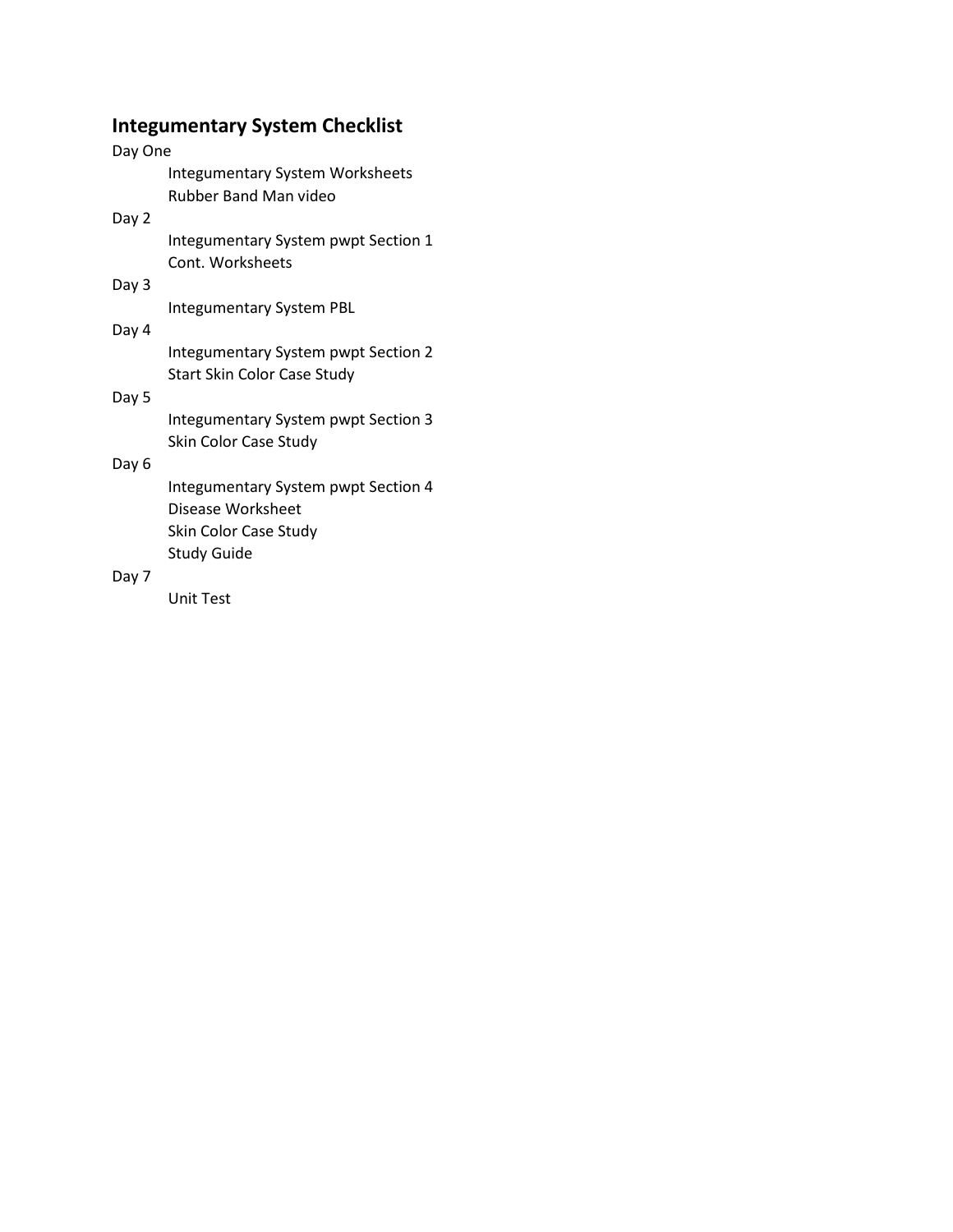# **Skeletal System Checklist**

| Day One |                                     |
|---------|-------------------------------------|
|         | <b>Skeletal System Worksheets</b>   |
|         | Miley Cyrus Bone Dance Introduction |
| Day 2   |                                     |
|         | Skeletal System pwpt Section 1      |
|         | <b>Continue Worksheets</b>          |
| Day 3   |                                     |
|         | Skeletal System pwpt Section 2      |
|         | Vertebrate Comparison Lab           |
| Day 4   |                                     |
|         | Skeletal System pwpt Section 3 pt 1 |
|         | <b>Start Forensics Lab</b>          |
| Day 5   |                                     |
|         | Skeletal System pwpt Section 3 pt 2 |
|         | <b>Forensics Lab</b>                |
| Day 6   |                                     |
|         | Quiz 1                              |
|         | <b>Skeletal System PBL</b>          |
| Day 7   |                                     |
|         | Skeletal System pwpt Section 4      |
|         | <b>Forensics Lab</b>                |
| Day 8   |                                     |
|         | Quiz 2                              |
|         | Skeletal System pwpt Section 5 pt 1 |
|         | Male/Female Pelvis Lab              |
| Day 9   |                                     |
|         | Skeletal System pwpt Section 5 pt 2 |
|         | <b>Forensics Lab</b>                |
|         | Anagram Setup                       |
|         |                                     |
| Day 10  |                                     |
|         | Skeletal System pwpt Section 6      |
|         | <b>Study Guide</b>                  |
| Day 11  |                                     |
|         | Quiz 3                              |
|         | <b>Bone Dance Videos</b>            |
|         | <b>Study Guide</b>                  |
| Day 12  |                                     |
|         | Unit Test                           |
|         | <b>Identification Test</b>          |
|         |                                     |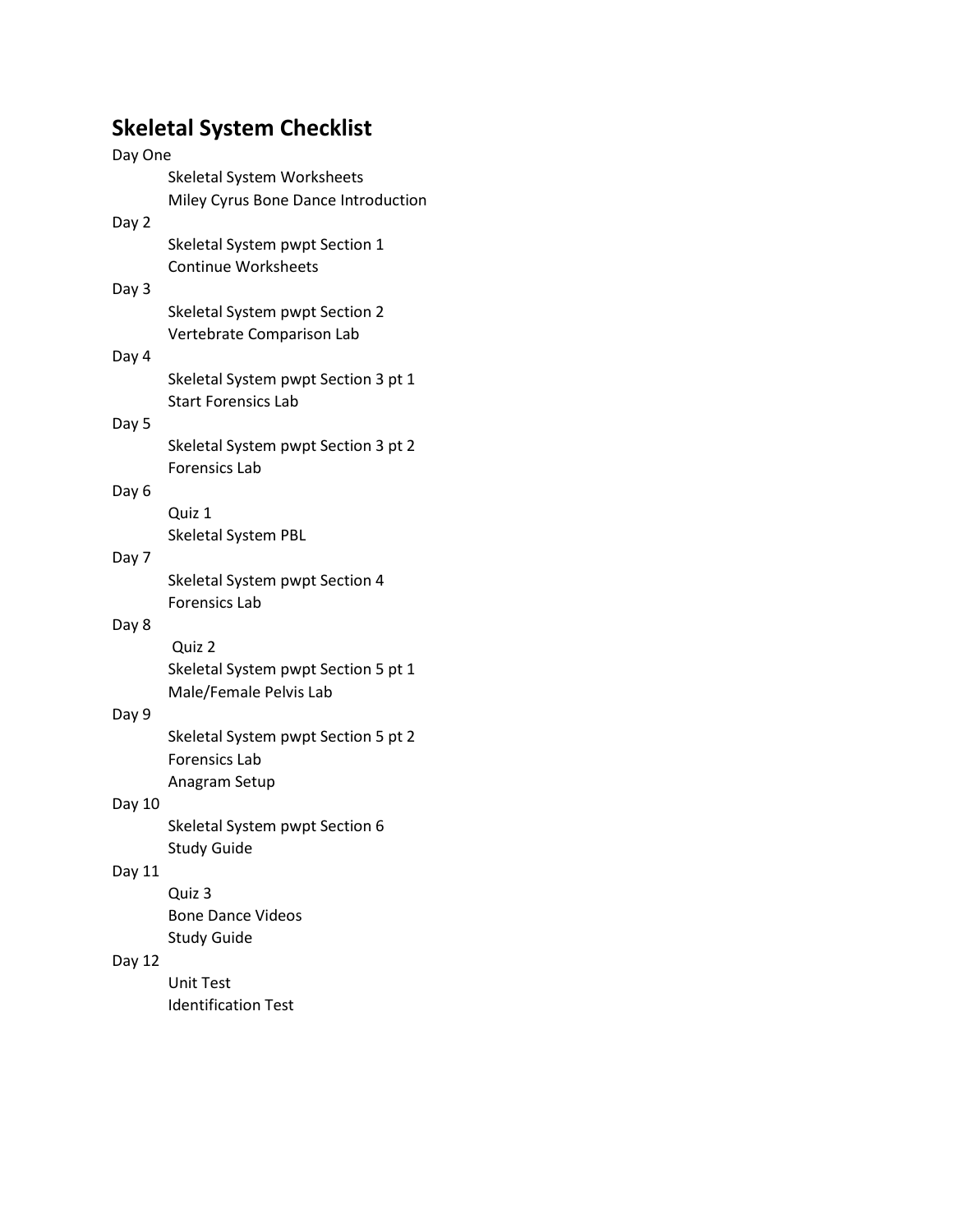# **Cardiovascular System Checklist**

| Day One |                                                                                           |
|---------|-------------------------------------------------------------------------------------------|
|         | Cardiovascular System Worksheets                                                          |
| Day 2   |                                                                                           |
|         | Cardiovascular system pwpt Section 1                                                      |
|         | Continue worksheets                                                                       |
| Day 3   |                                                                                           |
|         | Cardiovascular system pwpt Section 2<br><b>Blood Flow Website Review</b>                  |
|         | Open Heart Surgery Video                                                                  |
| Day 4   |                                                                                           |
|         | Cardiovascular system pwpt Section 3<br><b>Pig Heart Dissections</b>                      |
| Day 5   |                                                                                           |
|         | Cardiovascular system pwpt Section 4<br>Sphygmomanometer Lab                              |
| Day 6   |                                                                                           |
|         | Cardiovascular system pwpt Section 5<br>Finish Sphygmomanometer Lab<br><b>Study Guide</b> |
| Day 7   |                                                                                           |
|         | Cardiovascular System PBL<br><b>Study Guide</b>                                           |
| Day 8   |                                                                                           |
|         | <b>Unit Test</b>                                                                          |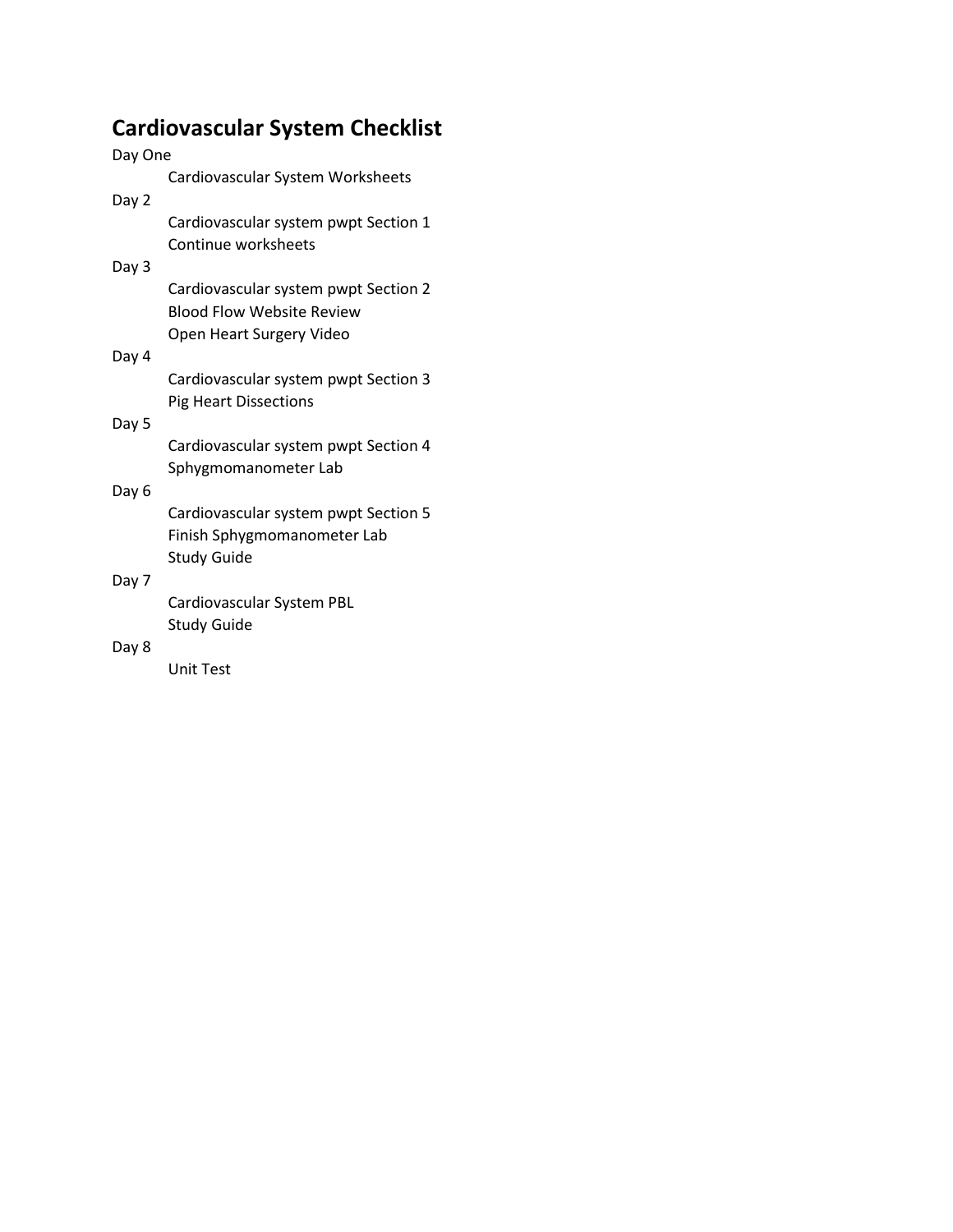# **Muscular System/ Cat Dissection Unit**

| Day One |                                       |
|---------|---------------------------------------|
|         | Muscular System Worksheets            |
| Day 2   |                                       |
|         | Muscular System pwpt Section 1        |
|         | <b>Continue Worksheets</b>            |
|         |                                       |
| Day 3   |                                       |
|         | <b>Muscular System pwpt Section 2</b> |
|         | Extra Human Muscles Video             |
| Day 4   |                                       |
|         | <b>Muscular System pwpt Section 3</b> |
|         | Cat Skinning Demonstration            |
| Day 5   |                                       |
|         | Cat Skinning (Student)                |
|         |                                       |
| Day 6   |                                       |
|         | <b>Muscular System pwpt Section 4</b> |
|         | <b>Study Time For Quiz</b>            |
|         | <b>Review Cat Dissection Books</b>    |
| Day 7   |                                       |
|         | Cat Dissection participation          |
| Day 8   |                                       |
|         |                                       |
|         | Quiz 1                                |
|         | Muscular System pwpt Section 5        |
|         | <b>Study Time</b>                     |
| Day 9   |                                       |
|         | Quiz 2                                |
|         | Cat Dissection participation          |
| Day 10  |                                       |
|         | <b>Fitness Center Exploration</b>     |
|         |                                       |
| Day 11  |                                       |
|         | Cat Dissection participation          |
| Day 12  |                                       |
|         | Quiz 3                                |
|         | <b>Muscular System PBL</b>            |
| Day 13  |                                       |
|         | Cat Dissection participation          |
| Day 14  |                                       |
|         |                                       |
|         | Muscular System pwpt Section 6        |
|         | <b>Study Guide for Test</b>           |
| Day 15  |                                       |
|         | Quiz 4                                |
|         | Cat Dissection participation          |
| Day 16  |                                       |
|         | Cat Dissection participation          |
|         |                                       |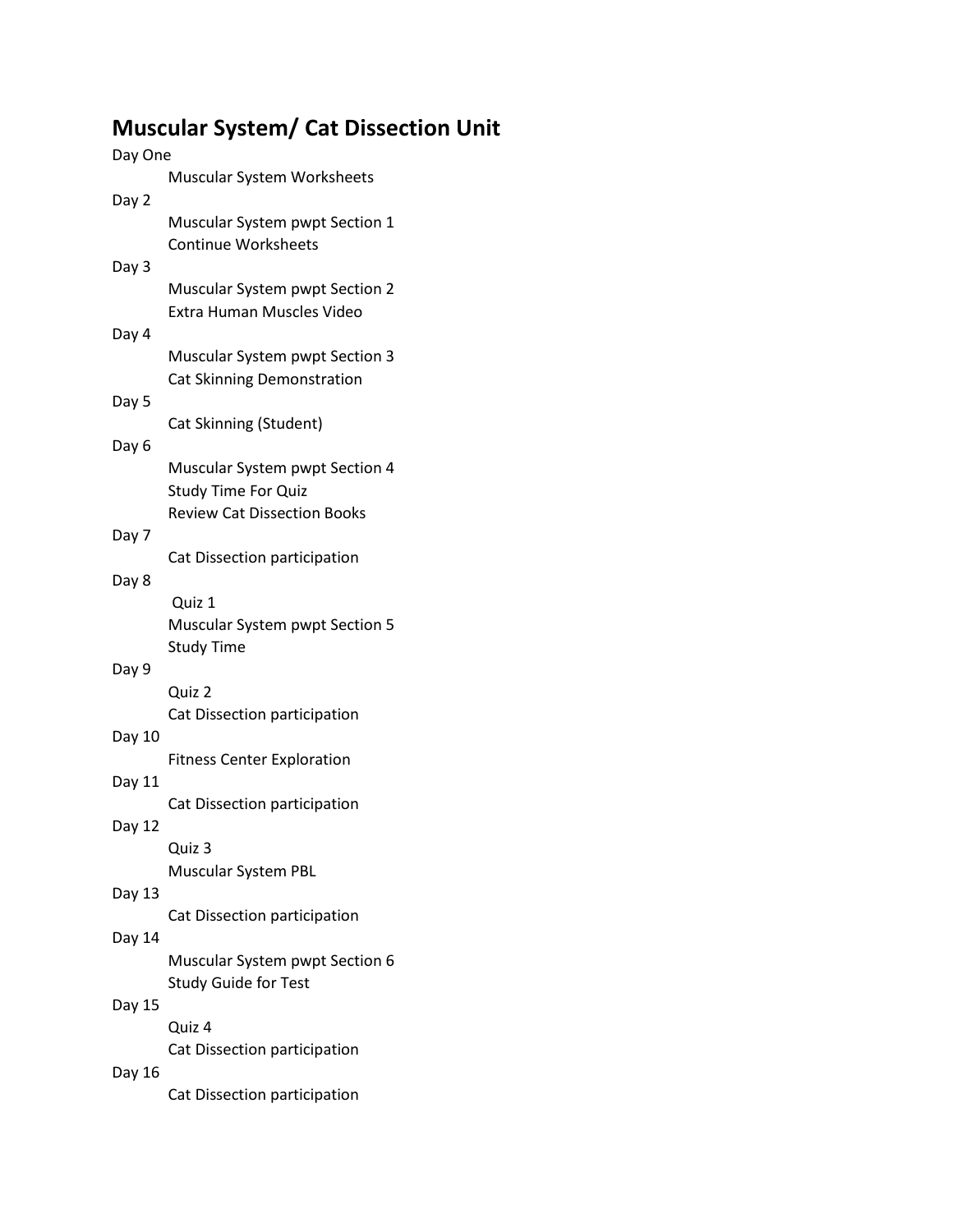Day 17

Human Muscles Test

Day 18

Cat Dissection participation

Day 19

Cat Dissection Oral Test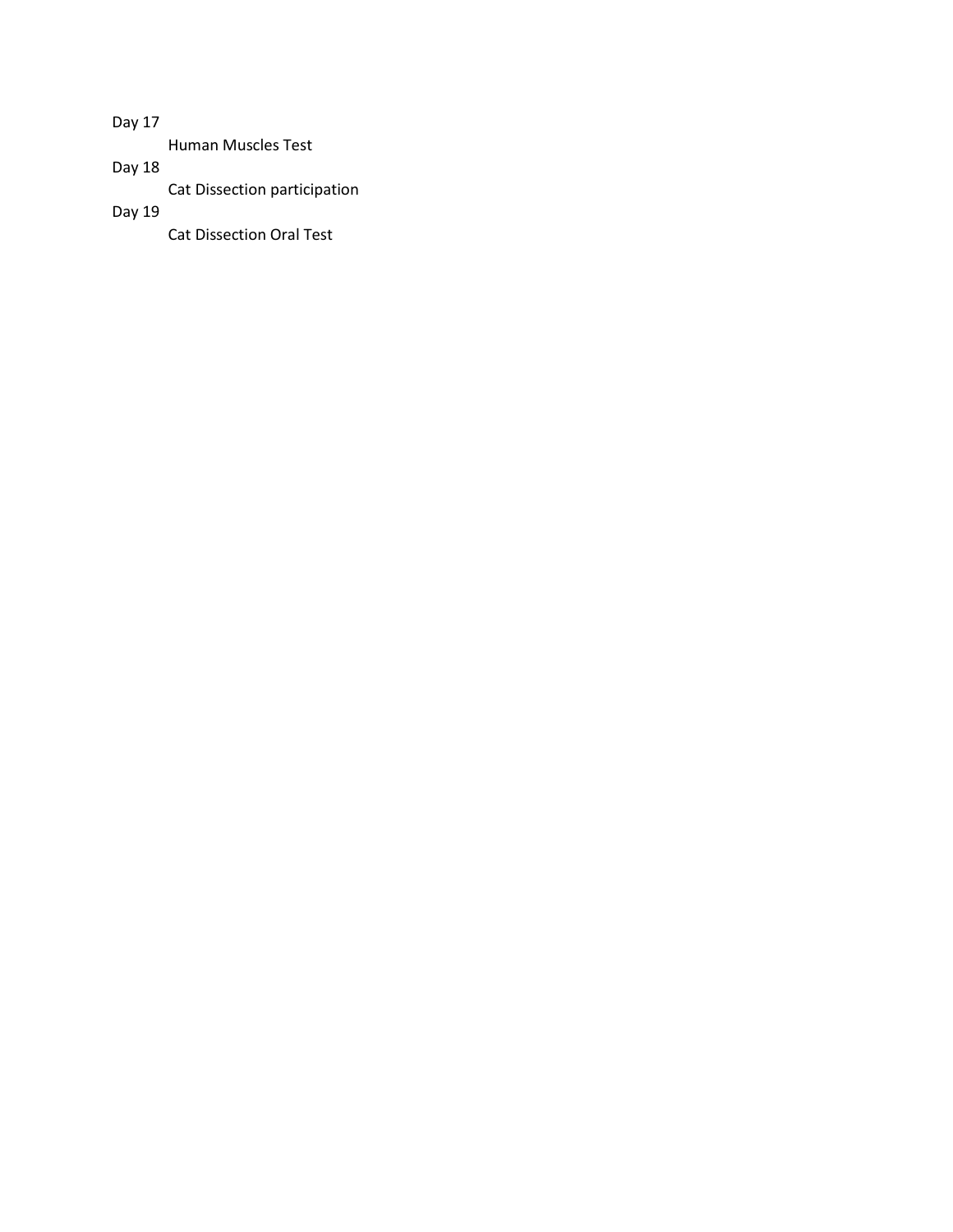# **Nervous System Unit Checklist**

| Day One |                                                      |  |
|---------|------------------------------------------------------|--|
|         | Nervous System Worksheets                            |  |
|         | Secrets of the Mind Video                            |  |
| Day 2   |                                                      |  |
|         | Nervous System pwpt Section 1                        |  |
|         | <b>Beautiful Minds Article</b>                       |  |
| Day 3   |                                                      |  |
|         | Nervous System pwpt Section 2<br>Brain Dominance Lab |  |
| Day 4   |                                                      |  |
|         | Nervous System pwpt Section 3                        |  |
|         | Nervous System Concept Map                           |  |
|         | Hemispheric Dominance Activity                       |  |
| Day 5   |                                                      |  |
|         | <b>Start Zombie/Brain Parts PBL</b>                  |  |
| Day 6   |                                                      |  |
|         | Zombie PBL                                           |  |
| Day 7   |                                                      |  |
|         | Nervous System pwpt Section 4                        |  |
|         | Zombie PBL                                           |  |
| Day 8   |                                                      |  |
|         | <b>Brain Dissection</b><br>Review Parts of the Brain |  |
| Day 9   |                                                      |  |
|         | Nervous System pwpt Section 5                        |  |
|         | <b>Cranial Nerve Testing</b>                         |  |
| Day 10  |                                                      |  |
|         | Nervous System PBL                                   |  |
|         | <b>Study Guide</b>                                   |  |
| Day 11  |                                                      |  |
|         | Nervous System pwpt Section 6                        |  |
|         | <b>Study Guide</b>                                   |  |
|         | <b>Review for Test</b>                               |  |
| Day 12  |                                                      |  |
|         | Unit Test                                            |  |
|         |                                                      |  |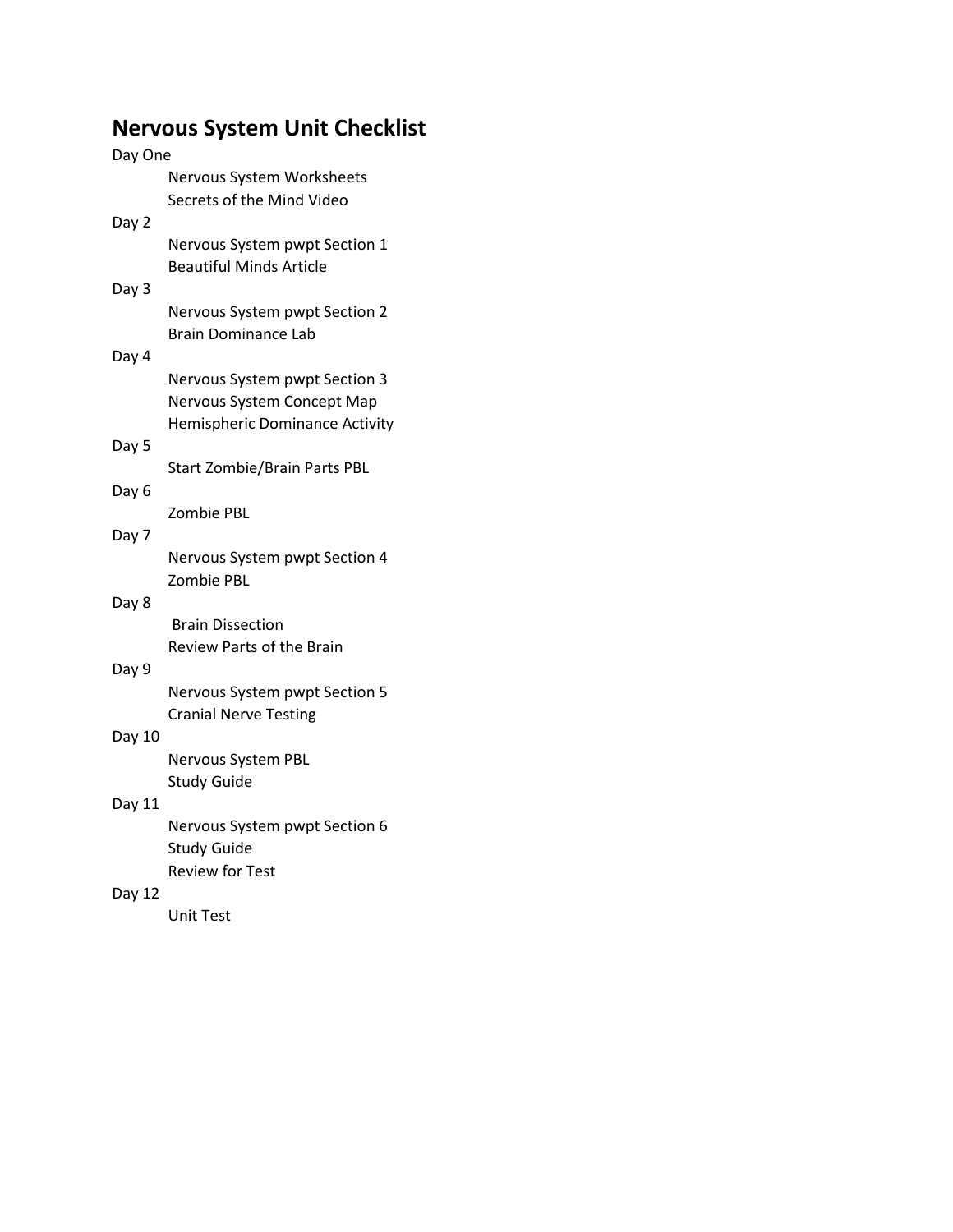# **Respiratory System Unit Checklist**

| Day One |                                               |  |
|---------|-----------------------------------------------|--|
|         | <b>Respiratory System Worksheets</b><br>Video |  |
| Day 2   |                                               |  |
|         | Respiratory System pwpt Section 1             |  |
|         | <b>Respiratory System Worksheets</b>          |  |
| Day 3   |                                               |  |
|         | Respiratory System pwpt Section 2 (pt 1)      |  |
|         | A Friend in Need Case Study                   |  |
| Day 4   |                                               |  |
|         | Respiratory System pwpt Section 2 (pt 2)      |  |
|         | Spirometer/Lung Volume Lab                    |  |
| Day 5   |                                               |  |
| Day 6   | Into Thin Air Case Study                      |  |
|         | <b>Respiratory System pwpt Section 3</b>      |  |
|         | Study Guide                                   |  |
| Day 7   |                                               |  |
|         | Unit Test                                     |  |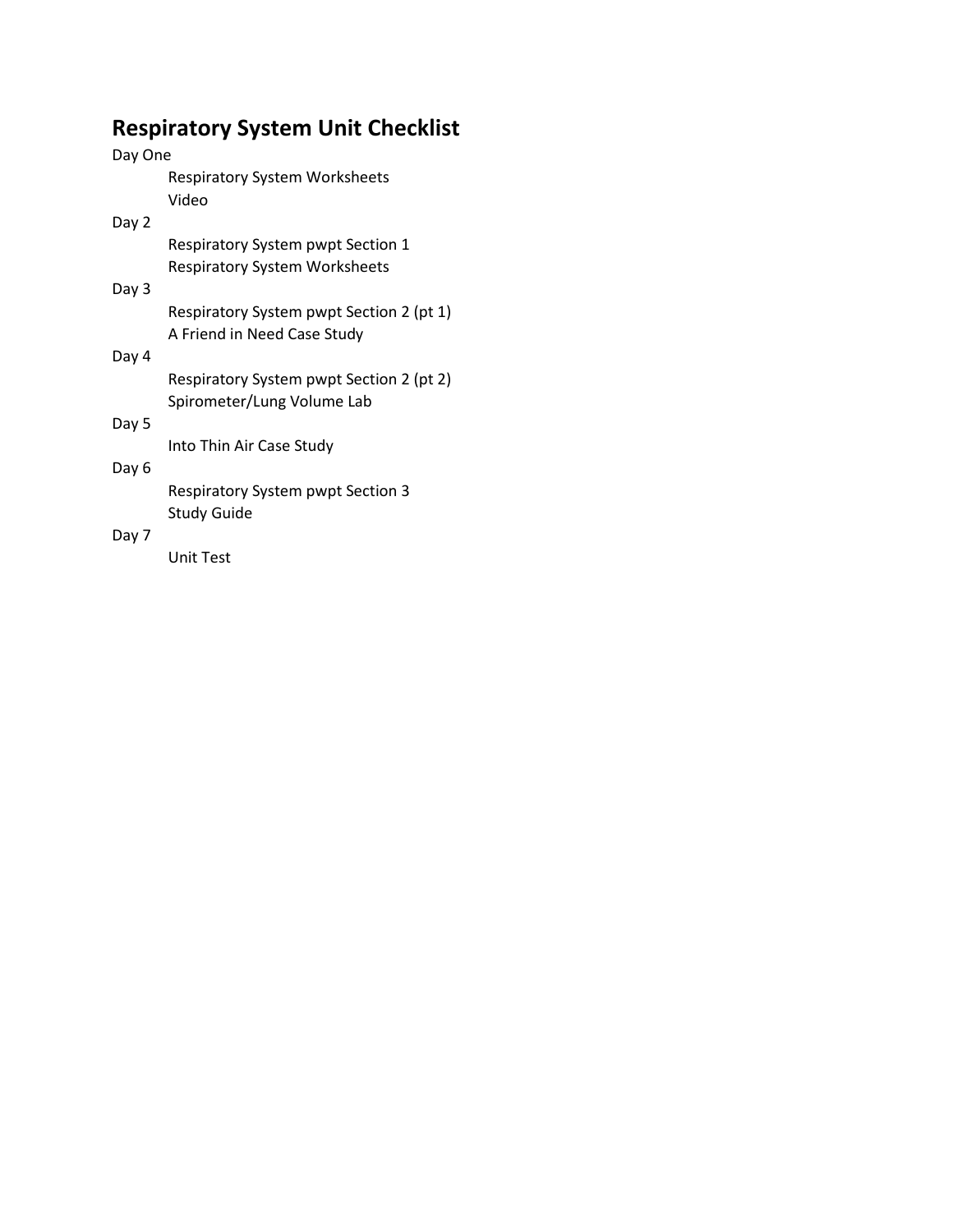# **Digestive System Unit Checklist**

| Day One |                                       |
|---------|---------------------------------------|
|         | Digestive System Worksheets           |
|         | Xray Swallow Test Video               |
| Day 2   |                                       |
|         | Digestive System pwpt Section 1       |
|         | Hunger Pains Case Study               |
| Day 3   |                                       |
|         | Digestive System pwpt Section 2       |
|         | Hunger Pains Case Study Cont.         |
| Day 4   |                                       |
|         | Digestive System pwpt Section 3       |
|         | Functions of the Digestive System Lab |
| Day 5   |                                       |
|         | Study Guide                           |
|         | Start Video Project                   |
| Day 6   |                                       |
|         | Digestive System Unit Test            |
|         |                                       |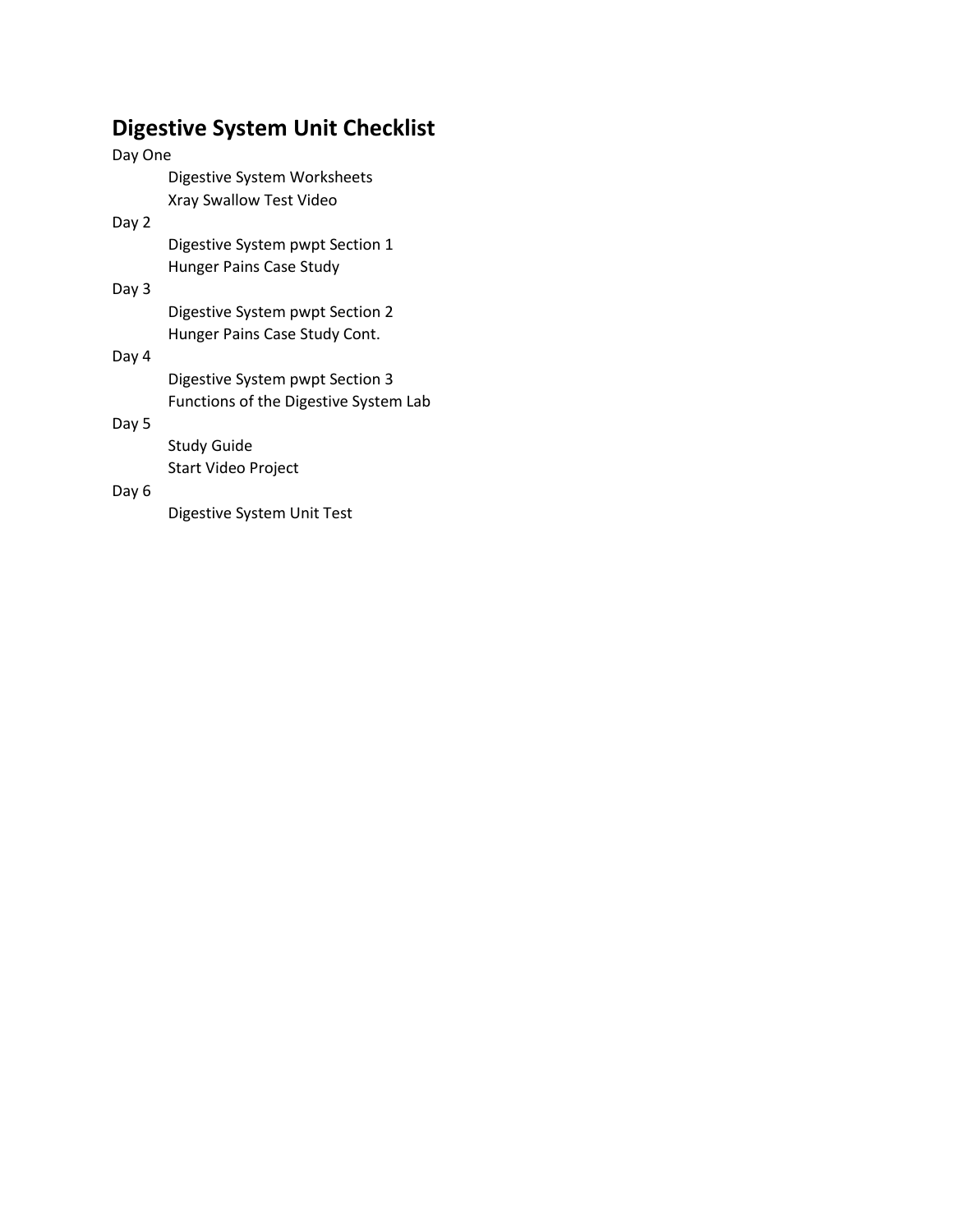| Quivers              | <b>Body Organization and Terminology</b> |
|----------------------|------------------------------------------|
|                      |                                          |
| Question             | How is the human body organized?         |
|                      |                                          |
| <b>Investigation</b> | Homeostasis Lab                          |
|                      | 2000m Rowing Case Study                  |
|                      |                                          |
|                      |                                          |
| Video                | Anatomical Terms of Direction video      |
|                      | Life of the Human Body                   |
|                      |                                          |
|                      |                                          |
| <b>Elaborate</b>     | Powerpoint Section 1                     |
|                      | <b>Powerpoint Section 2</b>              |
|                      |                                          |
|                      |                                          |
| Review               | <b>Terminology Quiz</b>                  |
|                      | Chapter Study Guide                      |
|                      |                                          |
|                      |                                          |
| <b>Summary Quiz</b>  | <b>Chapter Test</b>                      |

| <b>Quivers</b> Cell Chemistry |                                                      |
|-------------------------------|------------------------------------------------------|
|                               |                                                      |
| <b>Question</b>               | How do cells maintain balance within the human body? |
|                               |                                                      |
| <b>Investigation</b>          | Chapter 2 Jigsaw (Groups of 4) with presentations    |
|                               | <b>Chapter 2 Worksheets</b>                          |
| Video                         | <b>Basic Cell Chemistry</b>                          |
|                               | Tour of the Cell                                     |
|                               |                                                      |
| <b>Elaborate</b>              | <b>Powerpoint Section 1</b>                          |
|                               | <b>Powerpoint Section 2</b>                          |
|                               | <b>Powerpoint Section 3</b>                          |
|                               | <b>Powerpoint Section 4</b>                          |
|                               | Translation Modeling as a class                      |
| <b>Review</b>                 | Presentation of Chapter 2                            |
|                               | Note Sheet                                           |
|                               | <b>Study Guide</b>                                   |
|                               |                                                      |
| <b>Summary Quiz</b>           | <b>Chapter Test</b>                                  |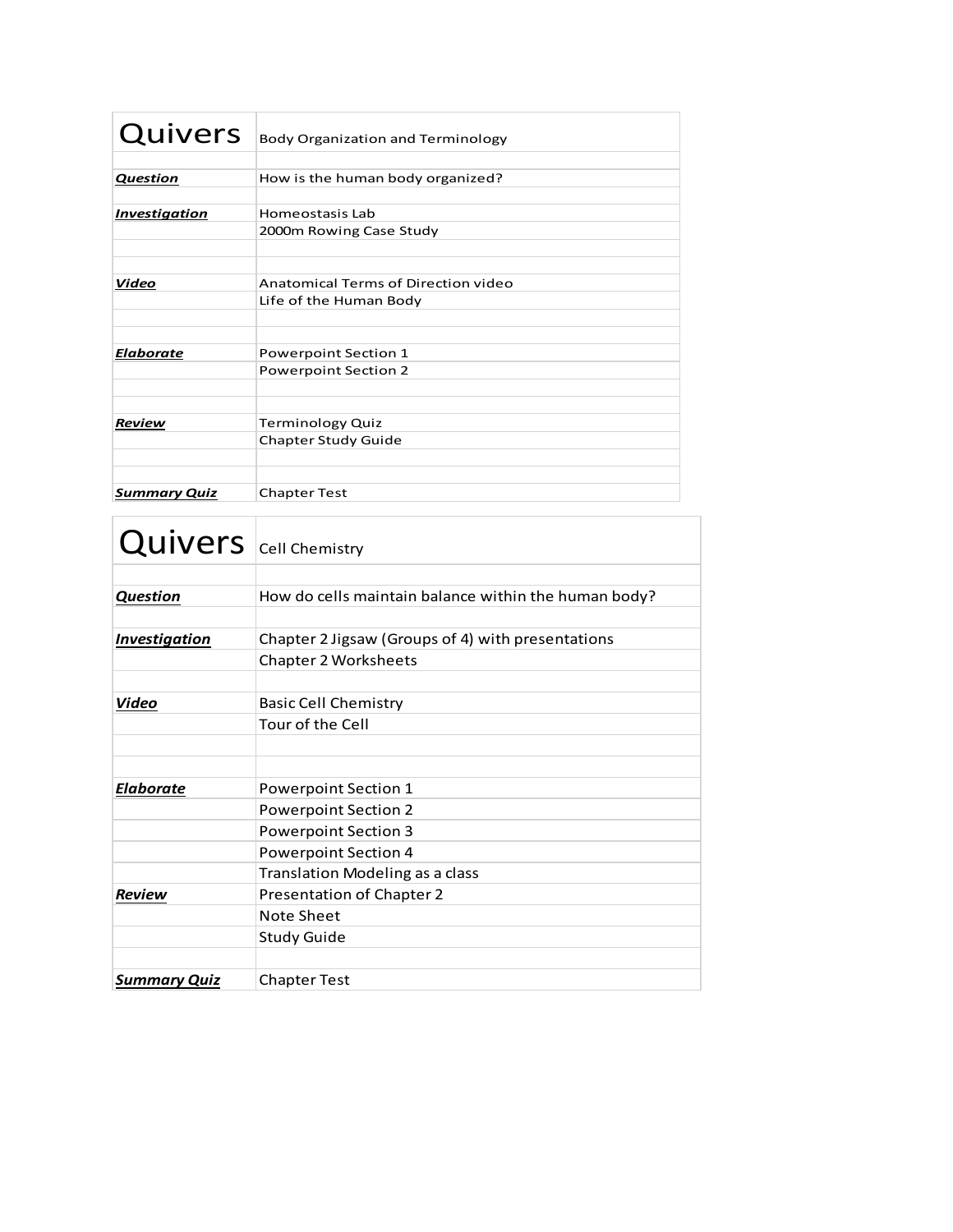| Quivers              | Histology                                                                   |
|----------------------|-----------------------------------------------------------------------------|
| <b>Question</b>      | How does the specificity of a tissue affect the overall organ function in t |
| <b>Investigation</b> | <b>Histology Worksheets</b><br>Problem Based Learning: Histology            |
| Video                | Crash Course Tissues Part 1-4                                               |
| <b>Elaborate</b>     | PP Section 1<br>PP Section 2                                                |
|                      | PP Section 3<br>PP Section 4                                                |
| <b>Review</b>        | Microscope Time/ Teacher and Individual<br><b>Study Guide</b>               |
|                      | Make your own Flow Chart<br>Practice Microscope Test                        |
| <b>Summary Quiz</b>  | Microscope Test<br><b>Written Chapter Test</b>                              |

| Quivers              | <b>Integumentary System</b>                                                       |  |
|----------------------|-----------------------------------------------------------------------------------|--|
| Question             | How do the structures of the skin help to regulate other parts of the human body? |  |
| <b>Investigation</b> | PBL Skin Assignment<br>Skin Color Origins Case Study                              |  |
|                      | <b>Integumentary System Worksheets</b>                                            |  |
| Video                | <b>Rubber Band Man</b><br>Bill Nye on Melanin                                     |  |
| <b>Elaborate</b>     | Powerpoint Sections 1,2,3,4<br>Disease Worksheets                                 |  |
| Review               | <b>Study Guide</b>                                                                |  |
| <b>Summary Quiz</b>  | <b>Chapter Test</b>                                                               |  |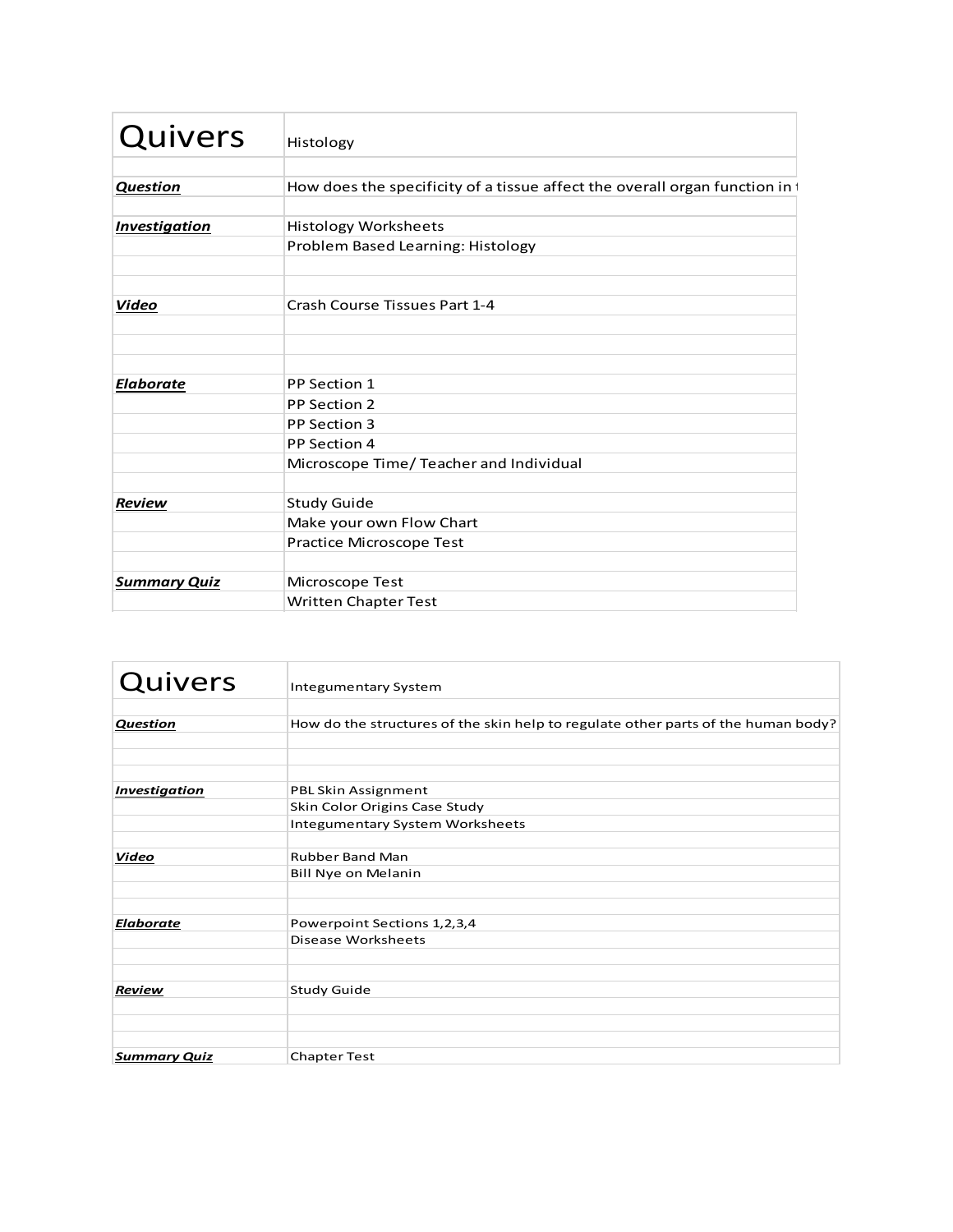| Quivers              | Skeletal System                                                         |  |
|----------------------|-------------------------------------------------------------------------|--|
| Question             | How is the skeleton used in movement and support within the human body? |  |
|                      |                                                                         |  |
| <b>Investigation</b> | Skeletal System Worksheets                                              |  |
|                      | <b>Forensics Lab</b>                                                    |  |
|                      | <b>Skeletal System PBL</b>                                              |  |
|                      | Male/Female Pelvis Lab                                                  |  |
| Video                | <b>Bone Dances</b>                                                      |  |
|                      | Life of the Human Body                                                  |  |
| <b>Elaborate</b>     | Skeletal System Powerpoint 1,2,3,4,5,6                                  |  |
|                      | Vertebrate Comparison Lab                                               |  |
|                      | Anagram Key to bones                                                    |  |
| <b>Review</b>        | Quiz 1,2,3                                                              |  |
|                      | <b>Study Guide</b>                                                      |  |
|                      |                                                                         |  |
| <b>Summary Quiz</b>  | <b>Chapter Test</b>                                                     |  |
|                      | Labeling Test                                                           |  |

| Quivers              | Cardiovascular System                                                                              |
|----------------------|----------------------------------------------------------------------------------------------------|
| <b>Question</b>      | What is the function of the heart, and vessels, and how do they maintain health in the human body? |
| <b>Investigation</b> | Cardiovascular System Worksheets<br>Sphygomomanometer Lab                                          |
|                      | Problem Based Learning Activity - Cardiovascular                                                   |
| <u>Video</u>         | Open Heart Dissection cideo                                                                        |
| <b>Elaborate</b>     | Cardiovascular Powerpoint Section 1,2,3,4<br><b>Blood Flow Website</b>                             |
| <b>Review</b>        | <b>Heart Dissection</b><br><b>Study Guide</b>                                                      |
| <b>Summary Quiz</b>  | <b>Chapter Test</b>                                                                                |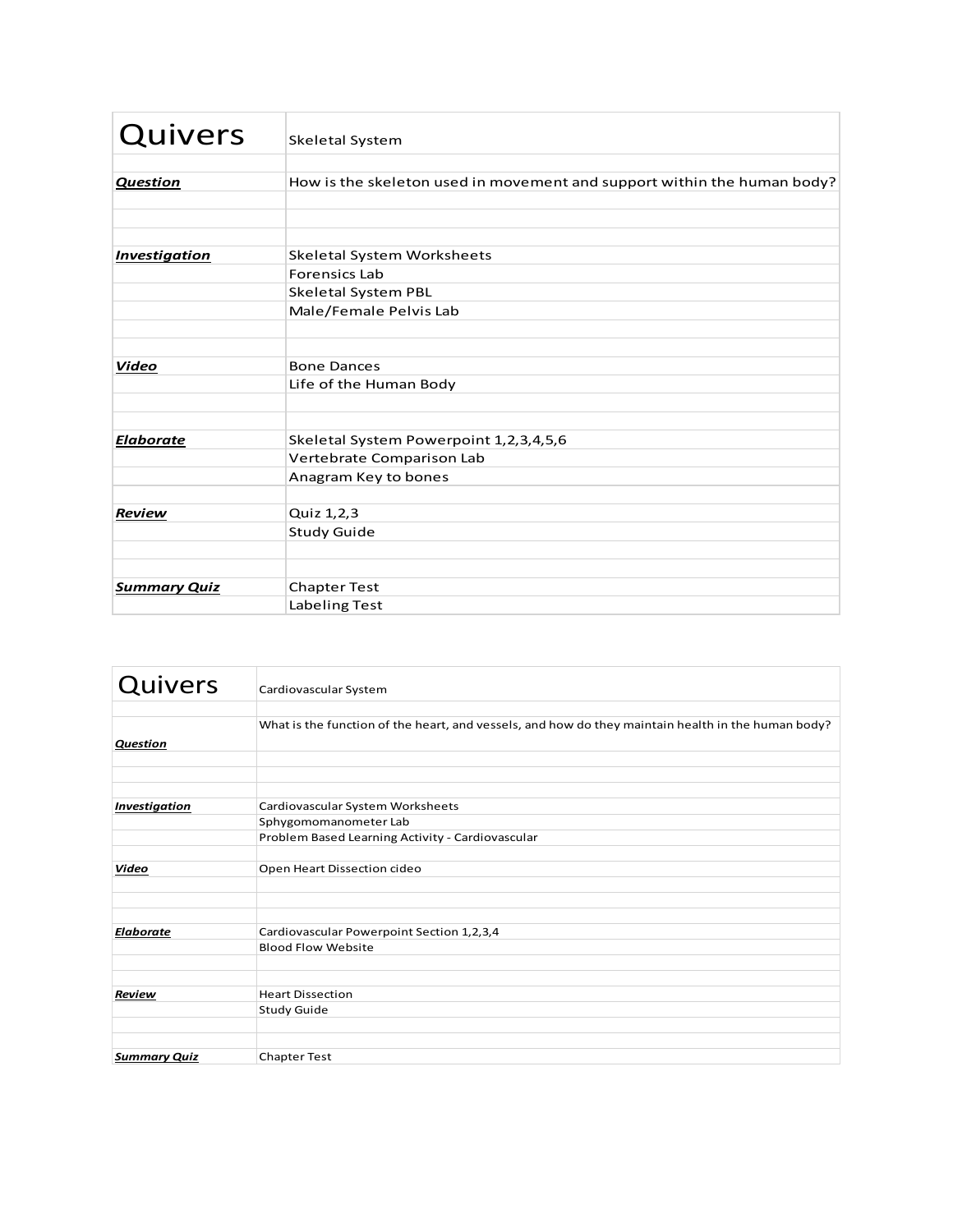| Quivers              | Cat Dissections (special unit)                                   |
|----------------------|------------------------------------------------------------------|
|                      |                                                                  |
| <b>Question</b>      | How do the structures in other animals relate to the human body? |
|                      |                                                                  |
| <b>Investigation</b> | <b>Cat Dissections</b>                                           |
|                      |                                                                  |
|                      |                                                                  |
| Video                |                                                                  |
|                      |                                                                  |
| <b>Elaborate</b>     |                                                                  |
|                      | Done in conjunction with Muscular System                         |
|                      |                                                                  |
| <b>Review</b>        | One on One Assistance during the dissections                     |
|                      |                                                                  |
|                      |                                                                  |
| <b>Summary Quiz</b>  | <b>Cat Identification Test</b>                                   |

| Quivers              | Nervous System                                                                      |
|----------------------|-------------------------------------------------------------------------------------|
| <b>Question</b>      | How does the human body receive, interpret, and send information throughout itself? |
| <b>Investigation</b> | <b>Skeletal System Worksheets</b>                                                   |
|                      | Beautiful Minds Article Summary                                                     |
|                      | Brain Dominance Lab                                                                 |
|                      | Hemispheric Dominance Activity                                                      |
|                      | Zombies Problem based learning activity                                             |
|                      | <b>Cranial Nerve Testing</b>                                                        |
|                      | Nervous System PBL - Ice Cold Illinois                                              |
| Video                | Secrets of the Mind                                                                 |
| <b>Elaborate</b>     | Nervous System Pwpts 1,2,3,4,5,6                                                    |
|                      | <b>Brain Dissection</b>                                                             |
|                      |                                                                                     |
| <b>Review</b>        | Concept Map                                                                         |
|                      | <b>Study Guide</b>                                                                  |
| <b>Summary Quiz</b>  | <b>Chapter Test</b>                                                                 |
|                      | Labeling on actual Brain                                                            |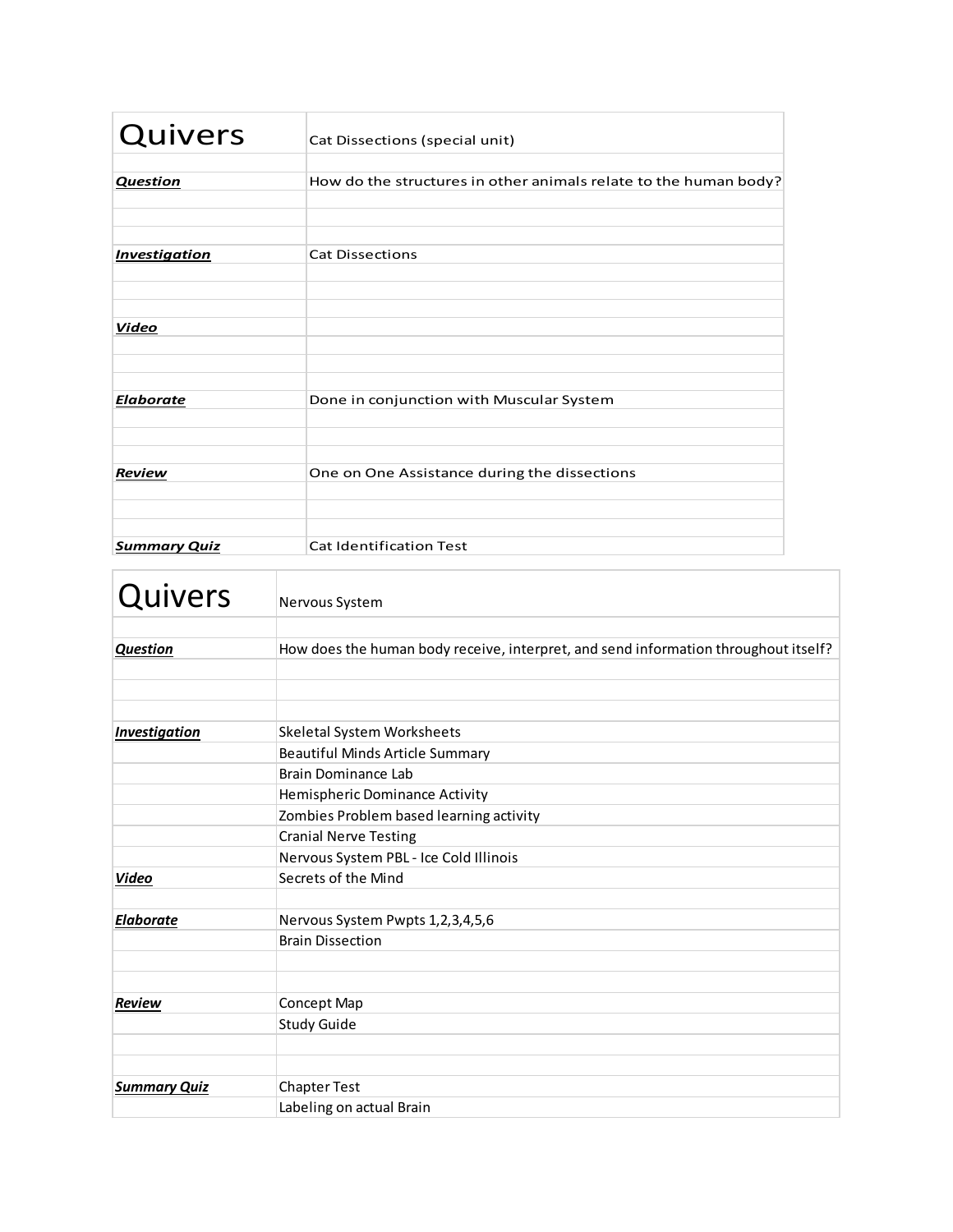| Quivers              | <b>Respiratory System</b>                                                            |
|----------------------|--------------------------------------------------------------------------------------|
| <b>Question</b>      | How do the respiratory organs and blood exchange gases to keep our body cells alive? |
| <b>Investigation</b> | Respiratory System Worksheets<br>A Friend In Need Case Study                         |
|                      | Water Spirometer Lab<br>Into Thin Air Case Study                                     |
|                      | <b>Respiratory System PBL</b>                                                        |
| Video                | Human Body of Life                                                                   |
| <b>Elaborate</b>     | Respiratory System pwpts 1,2,3                                                       |
| Review               | <b>Study Guide</b>                                                                   |
| <b>Summary Quiz</b>  | <b>Chapter Test</b>                                                                  |